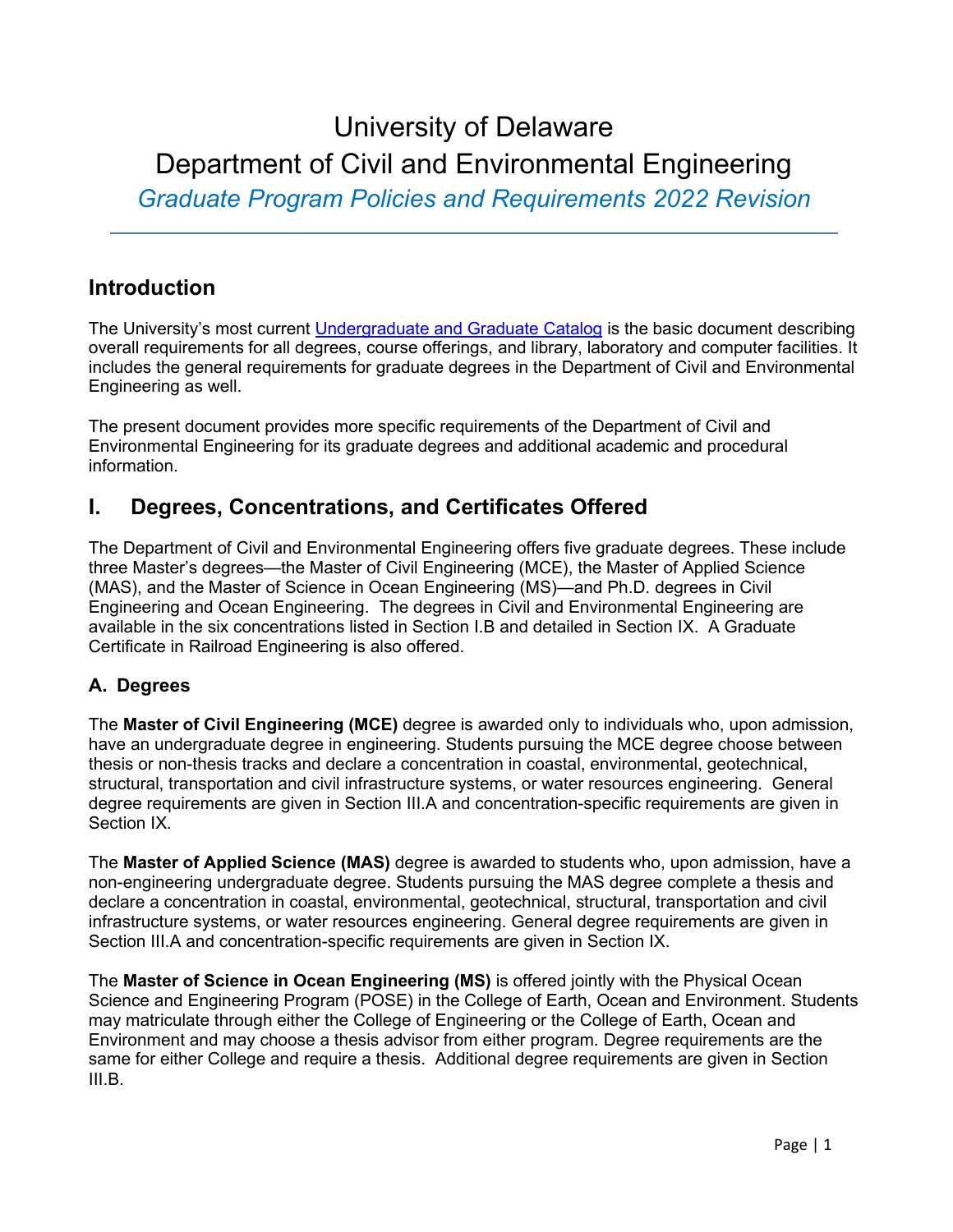The **Ph.D. in Civil Engineering** is offered in the concentration areas of coastal, environmental, geotechnical, structural, transportation and civil infrastructure systems, and water resources engineering. Degree requirements are given in Section III.C.

The **Ph.D. in Ocean Engineering** is offered jointly with the Physical Ocean Science and Engineering Program (POSE) in the College of Earth Ocean and Environment. Students may matriculate through either the College of Engineering or the College of Earth, Ocean and Environment and may choose a thesis advisor from either program. Degree requirements are given in Section III.D.

## **B. Civil Engineering Concentrations**

The Department of Civil & Environmental Engineering offers the following six areas of concentration for the MCE, MAS, and Ph.D. degrees:

- **Coastal Engineering** coastal engineering, sediment transport, and wave and fluid mechanics.
- **Environmental Engineering** water and wastewater treatment, environmental chemistry and microbiology, soil remediation, and waste management.
- **Geotechnical Engineering** computational geomechanics, soil mechanics,foundation engineering, earth structures engineering.
- **Structural Engineering** structural mechanics, dynamics, analysis and design of structures, bridge engineering, computational mechanics, andstructural engineering materials.
- **Transportation Engineering and Civil Infrastructure Systems** urban transportation, traffic engineering, systems engineering, railway engineering, logistics engineering, engineering management, asset management, natural disaster risk analysis and infrastructure vulnerability.
- **Water Resources Engineering** groundwater hydraulics, groundwatercontamination, watershed management, hydrology, and water quality control.

Concentrations are selected through the graduate application process. Study in two or more related concentrations is allowed with the approval of your academic advisor. The concentration will be denoted on the student's transcript.

## **C. Graduate Certificate**

A Graduate Certificate in Railroad Engineering is offered. This Certificate can be obtained as part of an ongoing Graduate Degree program or as a stand-alone University Certificate. The Certificate requirements are 9 credit hours of coursework, as outlined in Section XII.

# **II. Admission Requirements**

**Civil Engineering:** The minimum requirements for admission to a master's or doctoral degree program are:

- an undergraduate grade point average of at least 3.0 (out of a possible 4.0) for master's applicants or an undergraduate or graduate grade point average of at least 3.5 (out of a possible 4.0) for Ph.D. applicants, and
- for international students, a TOEFL score of at least 79 (IBT) with a minimum SPEAK score of 18 or higher or an IELTS overall score of at least 6.5, with no individual sub-score below 6.0.

Although it is possible for students to study toward a Ph.D. directly upon entering graduate school, most students choose to obtain the MCE or MAS first. Students considering doctoral study typically must have completed any previous graduate study with at least a 3.5 grade point average and have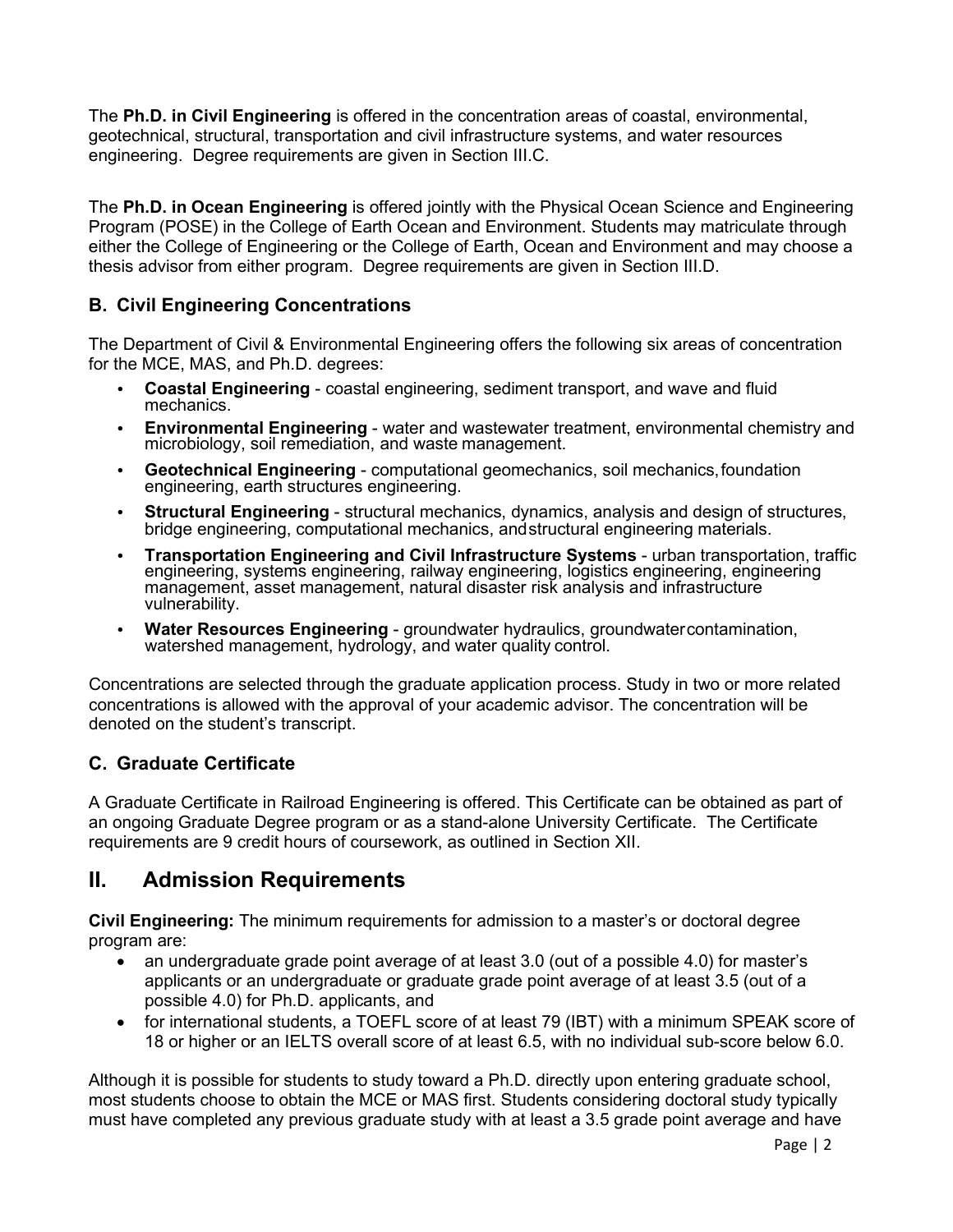clearly demonstrated a capacity for independent work. If a master's thesis or other comprehensive work was written at another institution, a copy must be provided to the advisor soon after the student enrolls at the University of Delaware.

**Ocean Engineering:** The minimum requirements for admission to a master's or doctoral degree program are as follows: a Bachelor of Science in Engineering, an undergraduate grade point average of at least 3.0 (out of a possible 4.0) for Master's applicants, or 3.5 (out of a possible 4.0) for Ph.D. applicants, GRE scores (verbal and quantitative combined) of at least 308 (or 1200 in old scoring system), and a TOEFL score (for international students) of at least 100 (IBT). The POSE Graduate committee may increase these minimum requirements.

# **III. Academic Requirements**

## **A. Master's Degree Requirements, Civil Engineering)**

## *Thesis Track Master's Degrees (MCE or MAS)*

#### Course Requirements

The thesis track MCE and MAS programs require 30 credit hours including 24 graduate course credits meeting the requirements of one of the concentrations, listed in Section IX, and 6 credits for the master's thesis. The student should consult their advisor in selecting courses to fulfill these requirements and choose electives that complement research and career aspirations. Prior approval from one's advisor, via the Graduate Student Advisement Form, is required for enrolling in electives each semester. The Department's Director of Graduate Studies, who is appointed by the Department's Chair, will review the composition of coursework of each student prior to their graduation to ensure that the stated requirements have been fulfilled. Appendix 1 includes a plan of study template for tracking course requirements. The grade requirements in Section VII also apply.

Petitions for course substitutions may be made to the Department Director of Graduate Studies. A maximum of 9 credits is transferable to the University of Delaware toward any master's degree.

#### Thesis Committee

The thesis committee must consist of at least three individuals. The committee is chaired by the student's research advisor, who is a voting faculty member in the Department, and must include at least one additional faculty member from the Department. The selection of prospective members of the thesis committee should be discussed and agreed upon by the student and their advisor. The committee members shall be listed on the Thesis Approval Form, which is discussed in the following section. Later changes in the membership of the committee may be made if agreed upon by both the student and research advisor.

#### Thesis Plan

Within 10 months of matriculation, a thesis plan shall be submitted to the student's thesis committee. The thesis plan is intended to ensure that all committee members agree with the research direction at an early stage such that feedback can be implemented without undue burden on the student. Plans submitted in advance of the 10-month deadline are thus highly encouraged. The plan is limited to a maximum of 500 words and should include objectives of the study, current state of knowledge/ practice, hypothesis or problem statement, proposed methodology, expected outcomes, and projected timeline. The thesis committee shall provide feedback on the plan and render one of the following judgments: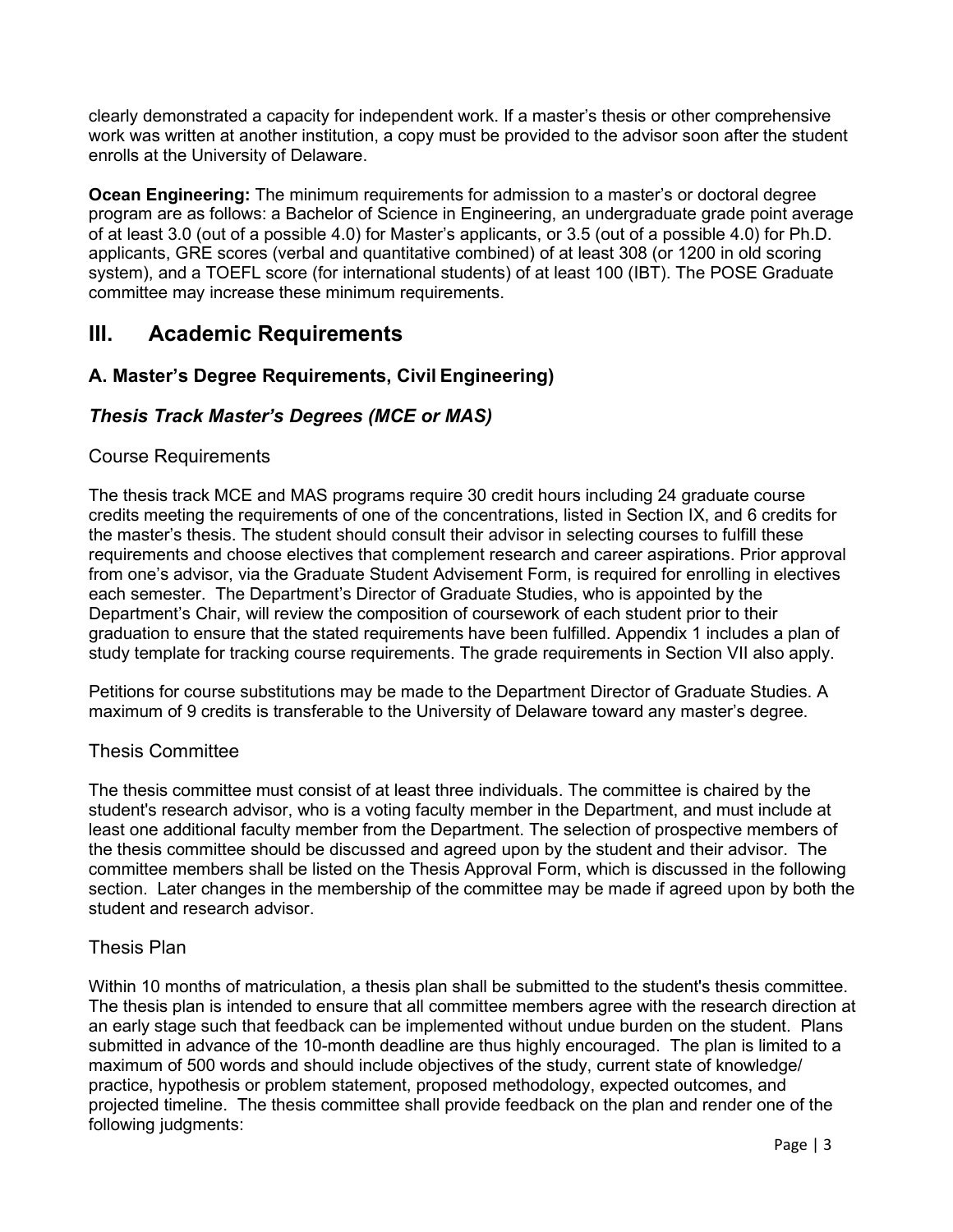- a. The plan is approved, meaning that the committee members agree that the plan has the minimum criteria necessary towards completing a thesis.
- b. The plan needs revision. If revisions are required, the committee will provide clear feedback on the modifications needed in order for the plan to be approved. The student may resubmit the plan after the revisions are implemented. A revised version must be ultimately approved by the committee.

The student must have an approved research plan within 12 months of matriculation as a master's student to remain actively enrolled in the degree program and document this approval through completing the Thesis Plan Approval Form. Students originally enrolled in a thesis track master's degree program may not transfer to the non-thesis track, except under rare and unforeseen conditions and with the approval of the faculty (thesis) advisor and the Graduate Committee.

#### Thesis Defense

After the student has obtained the approval of the research advisor regarding the completed thesis, the written thesis must be distributed to the committee members for review no less than two weeks prior to the scheduled defense. The distributed version of the thesis must be prepared in accordance with the rules of the Graduate College. The defense shall be open and an announcement of the time, place, student's name, and the title of the thesis shall be made available to the University community at least one week prior to the defense.

The procedure for the thesis defense is as follows:

- a. The candidate gives a presentation on the thesis research and findings.
- b. The presentation is followed by an open question/answer session. After the question/answer session, the meeting is closed to everyone except the committee members, who may ask additional questions of the candidate. The candidate is excused from the meeting and the committee then renders their vote. The candidate is invited back and informed of the decision.
- c. Upon passing the defense and completing necessary revisions to the thesis, the candidate will be certified by the thesis committee as having satisfied their thesis requirements through completing and submitting the Thesis Approval Form.
- d. If the thesis defense is not passed, the student will be allowed a second attempt after a lapse of at least three months. If unsuccessful in a second attempt, the student will not be granted the degree.

#### **Seminars**

All thesis track graduate students are required to attend departmental or college seminars each semester in their fields of study. Students are expected to register for CIEG865 (0 credits) each semester. Students will also make presentations at these seminars. Students are also encouraged to attend other University seminars that may be of interest to them.

## *Non-Thesis Track Master's Degree (MCE only)*

**Objective**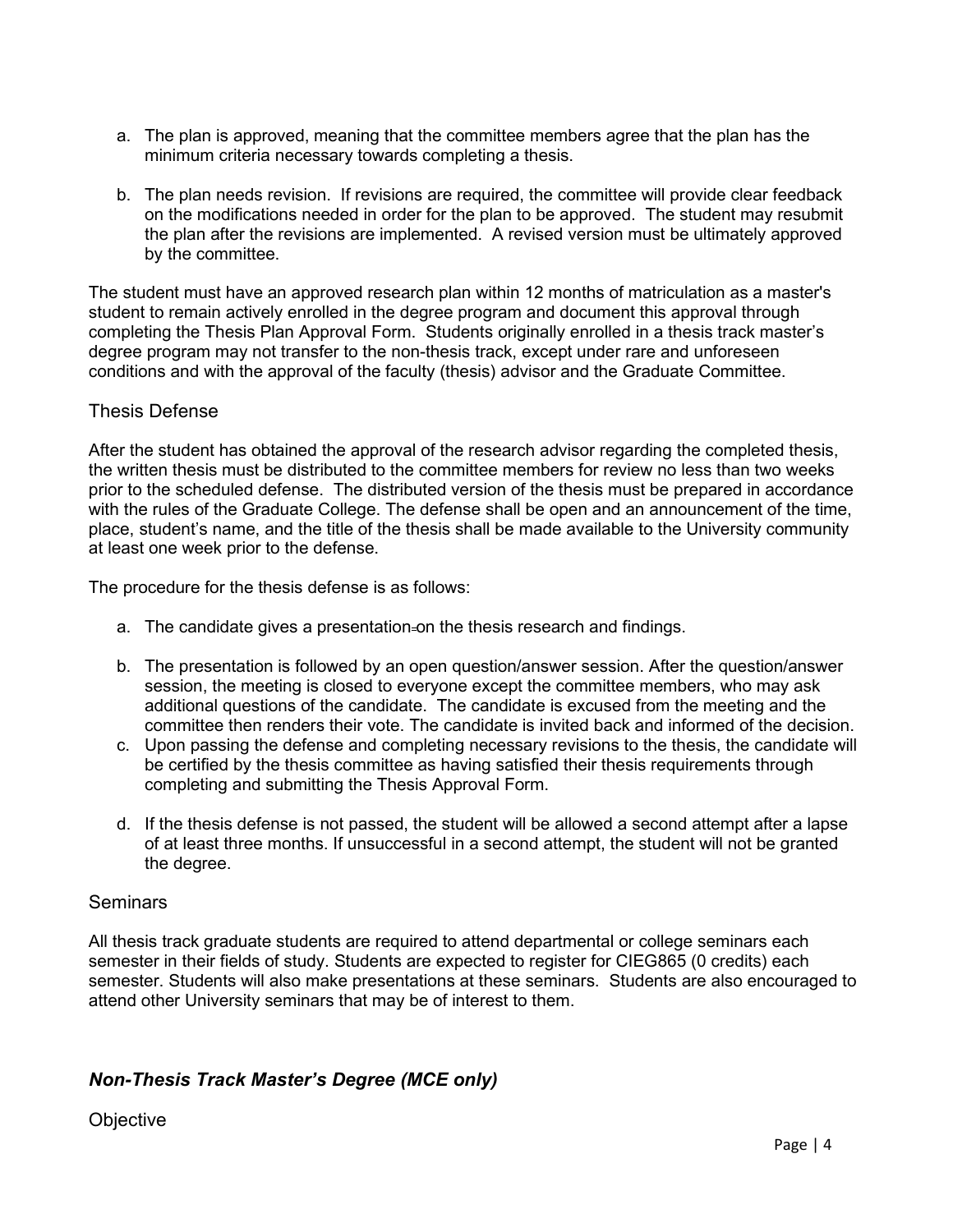The objective of the non-thesis master's programs is to provide an opportunity for students who do not have the need to develop research skills, to obtain a non-thesis degree with a quality and depth of study comparable to the thesis track master's degree. Through coursework (minimum of 30 credits), students develop their engineering skills and obtain a state-of-the-art background within the chosen area of study.

Students originally enrolled in the thesis track master's degree program may not transfer to the nonthesis option except under rare and unforeseen conditions and with the approval of the faculty (thesis) advisor and the Graduate Committee. Students selecting the non-thesis track are not eligible for assistantships from the University.

## Course Requirements

The non-thesis track MCE program requires 30 graduate course credits meeting the requirements of one of the concentrations, listed in Section IX. The student should consult their advisor in selecting courses to fulfill these requirements and choose electives that complement their career aspirations. Prior approval from one's advisor, via the Graduate Student Advisement Form, is required for enrolling in electives each semester. The Department's Director of Graduate Studies, and the Graduate Academic Advisor for the department, will review the composition of coursework of each student prior to their graduation to ensure that the stated requirements have been fulfilled. The grade requirements in Section VII also apply.

Petitions for course substitutions may be made to the Department's Director of Graduate Studies. A maximum of 9 credits is transferable to the University of Delaware toward any master's degree.

#### **B. Master's Degree Requirements, Ocean Engineering**

#### Course Requirements

The Master of Ocean Engineering degree program requires a minimum of 30 credit hours. This includes a thesis describing independent research. Students are required to earn six credits for the thesis and 24 course credits.

Required courses are as follows:

- MAST691 (Fluid Dynamics in Marine Systems) or CIEG639 (Ocean Fluid Dynamics)
- MAST882 (Physical Ocean Science and Engineering Seminar) or CIEG865 (Civil Engineering Seminar)
- MEEG690 (Intermediate Engineering Mathematics)
- MAST693 (Waves in the Marine Environment) or CIEG672 (Water Wave Mechanics)

Additional courses typically include at least 6 credits at the 800 level and at least 9 credits of graduate courses. The student's advisor approves the course curriculum. Petitions for required course substitutions may be made via the advisor to the program director. A maximum of 9 graduate course credits from other universities may be applied toward the Master's degree. The grade requirements in Section VII also apply.

#### **Seminars**

All full-time graduate students in Ocean Engineering are required to attend departmental or college seminars in their fields of study. Students are expected to register for CIEG865 or MAST882 (0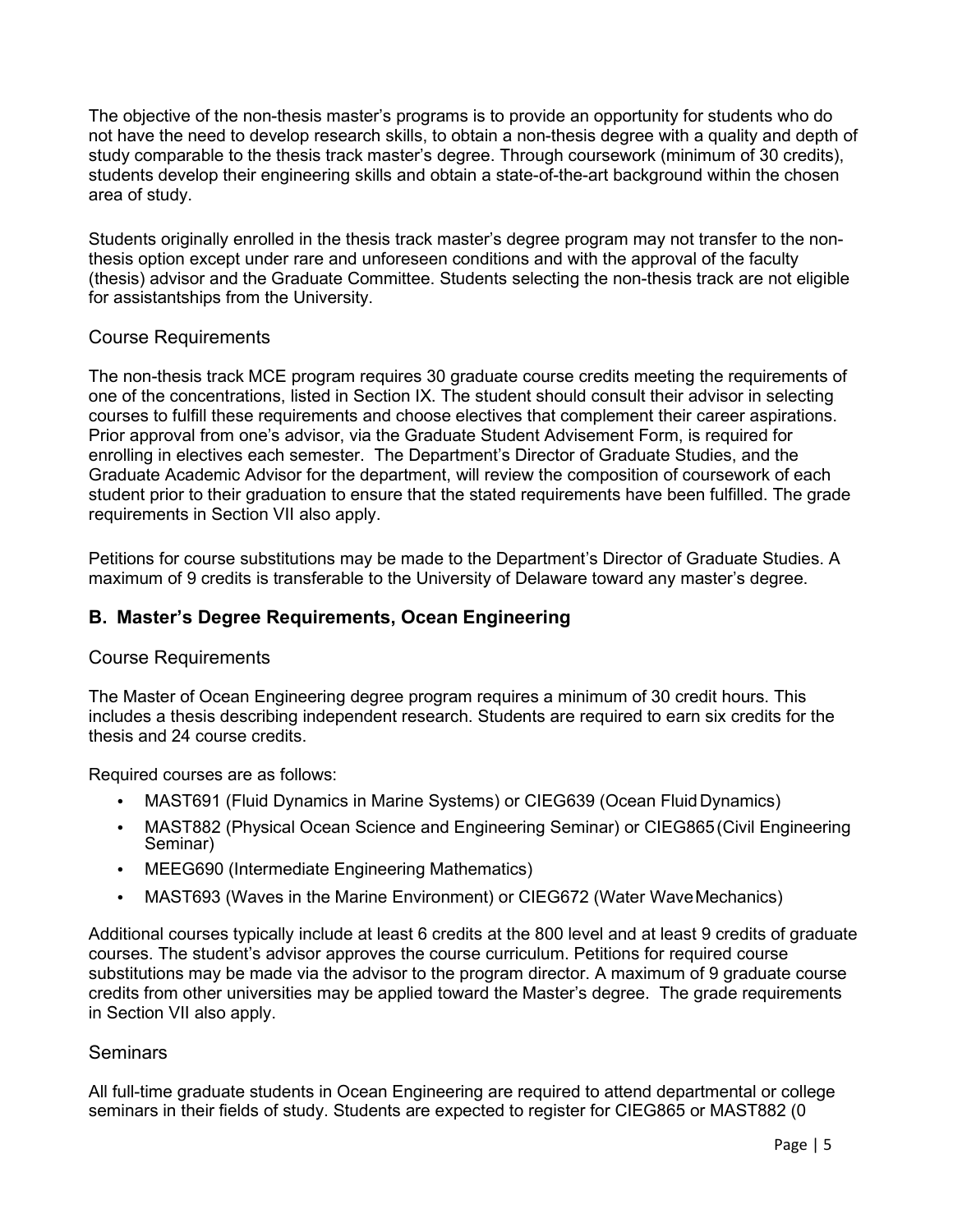credits) each semester. Students will also make presentations at these seminars. Students are also encouraged to attend other University seminars that may be of interest to them.

## **C. Ph.D. Degree Requirements, Civil Engineering**

The Ph.D. program is aimed at training the graduate student to achieve the highest degree in research within a chosen topic. Mathematics, fundamental sciences, and engineering sciences are combined to provide a personalized program of study and research. All graduate students work in close cooperation with the faculty in the chosen area. Although it is possible for students to study toward a Ph.D. directly upon entering graduate school, most students choose to obtain the MCE or MAS first.

## *Residency Requirement*

The student must meet a campus residency requirement of at least one continuous academic year devoted exclusively to full-time study in the major field at the University of Delaware. The residency requirement must be fulfilled in the fall and spring semesters, but registration is not required in the summer or winter sessions. If a student has earned a master's degree at the University of Delaware, this can be used to fulfill the residency requirement.

#### *Course Requirements*

A student's doctoral program, comprising 72 credits beyond the bachelor's degree (including doctoral dissertation), is planned around a central objective in applied science and mathematics. The student may choose to earn a master's degree in Civil Engineering, in pursuit of the Ph.D., and the 30 credits earned will be applied to the overall Ph.D. requirements.

If a student who already holds a master's degree in the specific field of study is accepted directly into the Ph.D. program, the coursework from the master's degree (up to 30 cr.) will be considered in the design of the doctoral program.

All courses in the program are selected with the approval of the student's dissertation advisor. The program requirements are shown in the following table. The grade requirements in Section VII also apply.

| Beyond the Bachelor's Degree       |                |
|------------------------------------|----------------|
| <b>TOTAL COURSE REQUIREMENTS</b>   | <b>CREDITS</b> |
| <b>Graduate Program Courses</b>    | 36             |
| Ph.D. DISSERTATION                 | 9              |
| RESEARCH (minimum)                 | 9              |
| Additional research and/or courses | 18             |
| <b>TOTAL Ph.D. PROGRAM</b>         | 72             |

#### Beyond the Master's Degree

| TOTAL COURSE REQUIREMENTS        | <b>CREDITS</b> |
|----------------------------------|----------------|
| MASTER'S DEGREE (UD or external) | 30             |
| Graduate Program Courses         | 12             |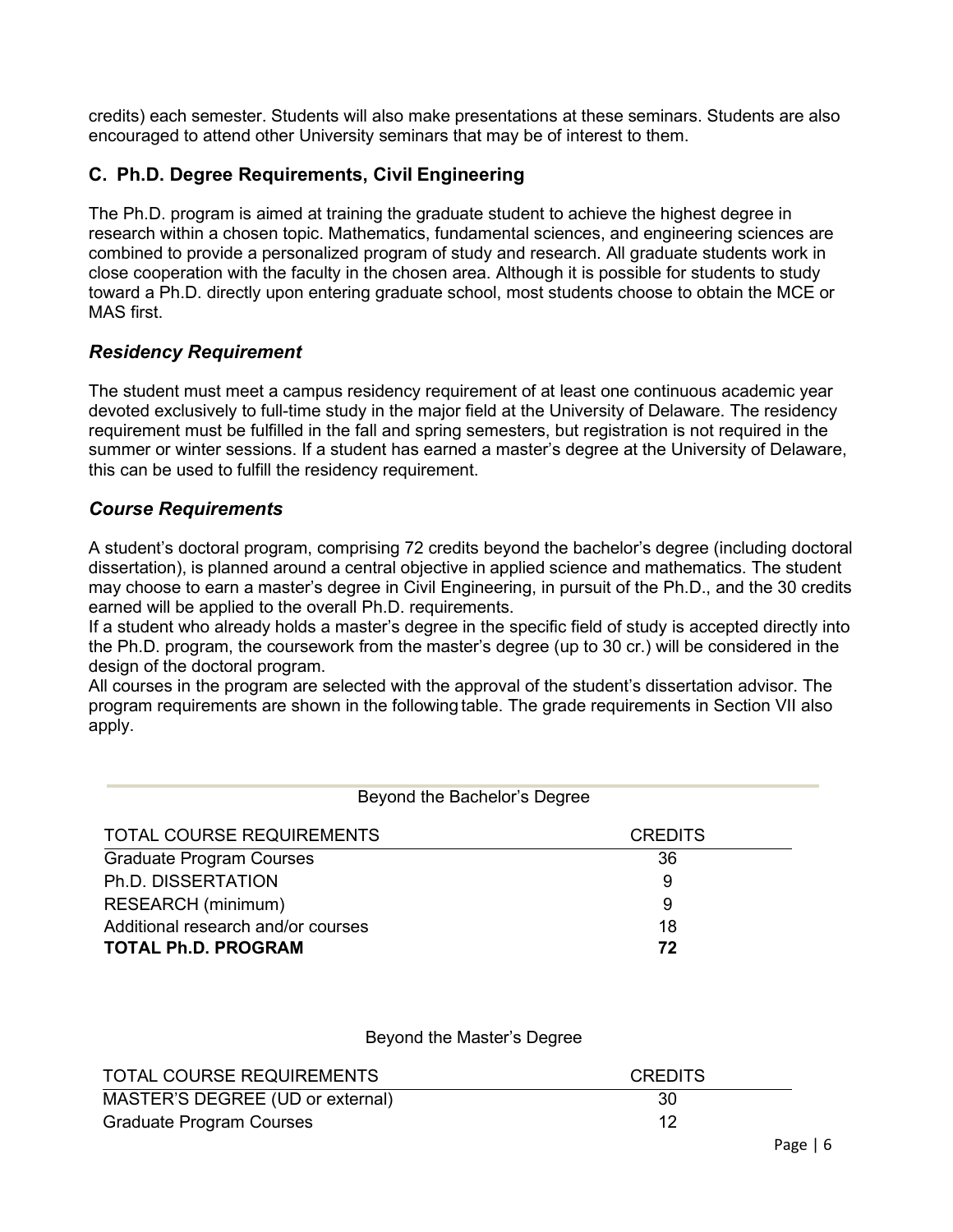| Ph.D. DISSERTATION                 | 9  |
|------------------------------------|----|
| RESEARCH (minimum)                 | q  |
| Additional research and/or courses | 12 |
| <b>TOTAL Ph.D. PROGRAM</b>         | 72 |

## *Seminars*

All doctoral students are required to attend departmental or college seminars each semester in their fields of study. Students are expected to register for CIEG865 (0 credits) each semester. Students will also make presentations at these seminars. Students and are also encouraged to attend other University seminars that may be of interest to them.

## *Preliminary Qualifying Examination*

The Preliminary Qualifying Exam consists of a written and/or oral exam as determined by the Doctoral Committee. The purpose of the Preliminary Qualifying Exam, commonly referred to as "prelims," is to test the student's working knowledge of fundamentals in their subject area and qualify them to advance (pass) to the next level, which is the "Qualifying Examination and Dissertation Proposal," within the doctoral program. The exam questions will be generated by a committee of at least three faculty, who should strive to achieve consensus concerning the student's performance and quality of work. In the case of dissenting votes, a majority vote in favor is needed for a successful completion of the Exam. The Exam should be taken within 12 months of entering the degree program. If the student does not pass the Preliminary Qualifying Exam, a second attempt is allowed. The Exam shall be passed within 15 months of entering the degree program and successful completion of the exam will be indicated by all Committee members signing the Preliminary Qualifying Exam Certification. Only two attempts are allowed.

## *Doctoral Committee*

The Ph.D. committee must consist of at least four individuals. The committee is chaired by the student's research advisor, who is a voting faculty member in the Department, and must include at least one additional faculty member from the Department. Moreover, the committee must have an external examiner from a different academic unit or from outside the University. The selection of prospective members of the Doctoral Committee is discussed by the student and their advisor, who should strive for agreement on the Committee membership. Changes in the composition of the committee to reflect the student's interests may be made following the same procedure.

## *Qualifying Examination*

The Qualifying Exam consists of, at a minimum, a written Dissertation Proposal that is orally presented and defended. If the doctoral committee decides to include additional written and/or oral components, this shall be communicated to the student at least three months prior to the start of the qualifying exam.

The Dissertation Proposal is intended to assist the student with formulating their research, to provide a formal mechanism for receiving feedback on their plans, and to assess the student's ability to formulate and communicate research plans. The maximum length of the Dissertation Proposal is 15 single-spaced pages. Supplementary material may be included in appendices The Qualifying Exam must be taken no later than 36 months after entering the degree program.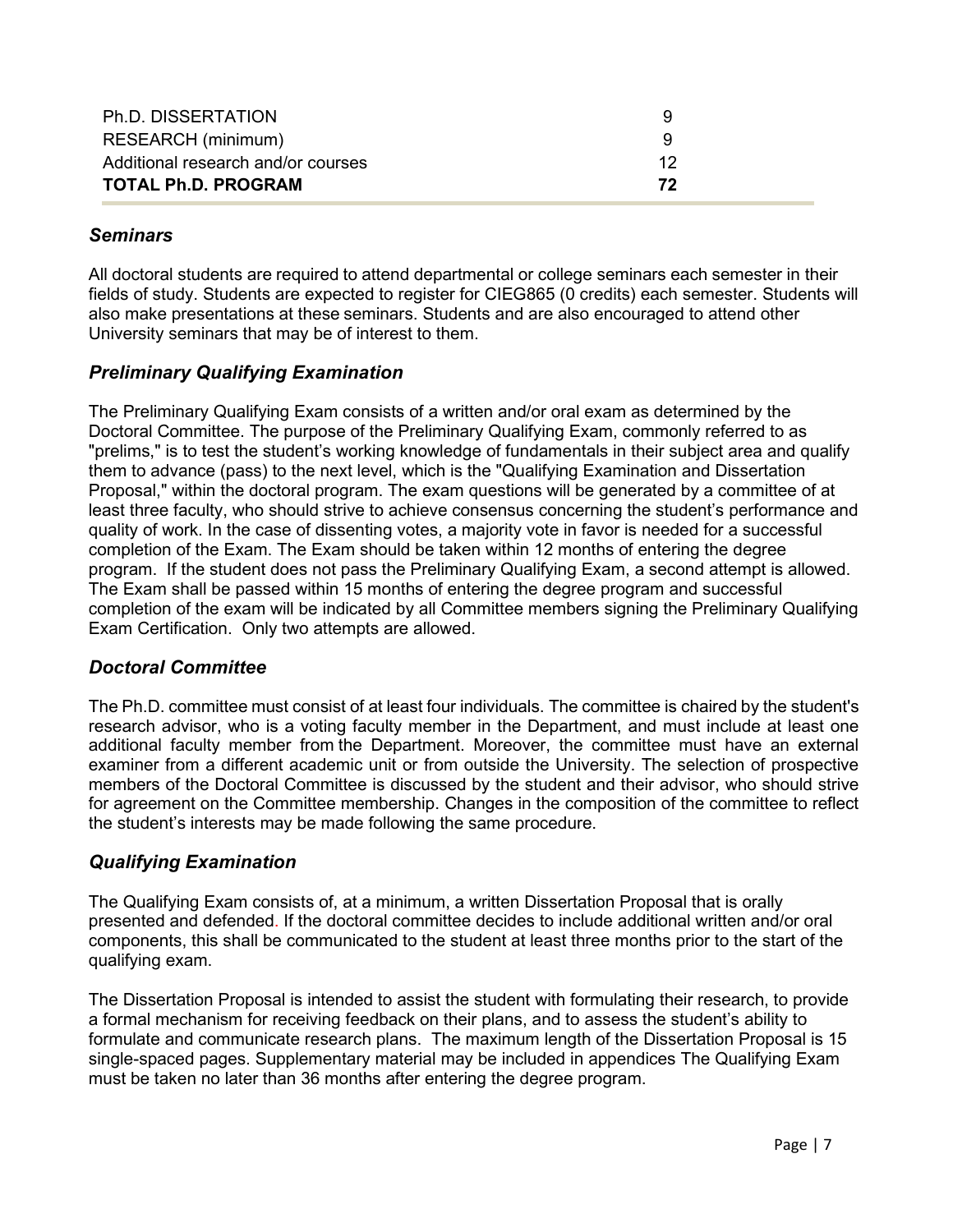Additional written or oral components of the Exam may be included, as determined by the doctoral committee, that relate to the student's coursework or research. If such components are included, they shall be administered at least one week apart from the Dissertation Proposal defense and from each other.

The advisor will chair the doctoral committee and administer/chair any additional written/oral exam if applicable. No component of the qualifying exam is open to the public.

The Doctoral Committee should strive to achieve consensus concerning the student's performance and quality of work. In the case of dissenting votes, a majority vote in favor is needed for a successful completion of the Exam. The Qualifying Exam may result in one of the following actions for a student:

- a. Passed; [Recommendation for Candidacy Form](https://www1.udel.edu/gradoffice/forms-new/Doctoral_Degree_Recommendation.pdf) is signed by all committee members and the student is admitted to doctoral candidacy.
- b. Passed, but additional work required (self-study or formal course); Recommendation for Candidacy form is signed by all committee members. If the Committee recommends passing but with additional study or course work, the Committee Chairperson will ensure that the student meets these recommendations promptly. The student is admitted to doctoral candidacy.
- c. Failed, but to be offered a second complete exam within six months. If unsuccessful a second time, the student will not be permitted a third attempt, and matriculation in the Department will be ended.
- d. Failed, no re-examination; the Examination Committee Chairperson submits a memo signed by all committee members recommending dismissal from the Department, to the Graduate College. The student may be presented with the option of receiving a terminal master's degree.

## *Dissertation Defense*

After the student has obtained the approval of the advisor regarding the contents of the dissertation, it must be prepared in accordance with the rules of the Graduate College. The written dissertation must be distributed to the committee members for review no less than two weeks prior to the scheduled final oral examination. University policy requires that "all Ph.D. dissertation defenses be open and that an announcement of the time, place, subject, candidate's name, and the title of the dissertation be made available to the University community at least one week prior to the defense."

In the Department of Civil and Environmental Engineering, the procedure for the dissertation defense is as follows:

- a. The candidate gives a presentation on the dissertation research and findings, followed by an open question/answer session.
- b. After the question/answer session, the meeting is closed to everyone except the committee members, who will ask additional questions and then render their vote.
- c. Upon successful completion of this examination and compliance with any necessary revisions of the dissertation, the candidate will be certified by the Doctoral Committee for conferral of the degree by completion of the [Certification of Doctoral Dissertation](http://www.udel.edu/gradoffice/forms/certificationdefense.pdf) [Defense](http://www.udel.edu/gradoffice/forms/certificationdefense.pdf) form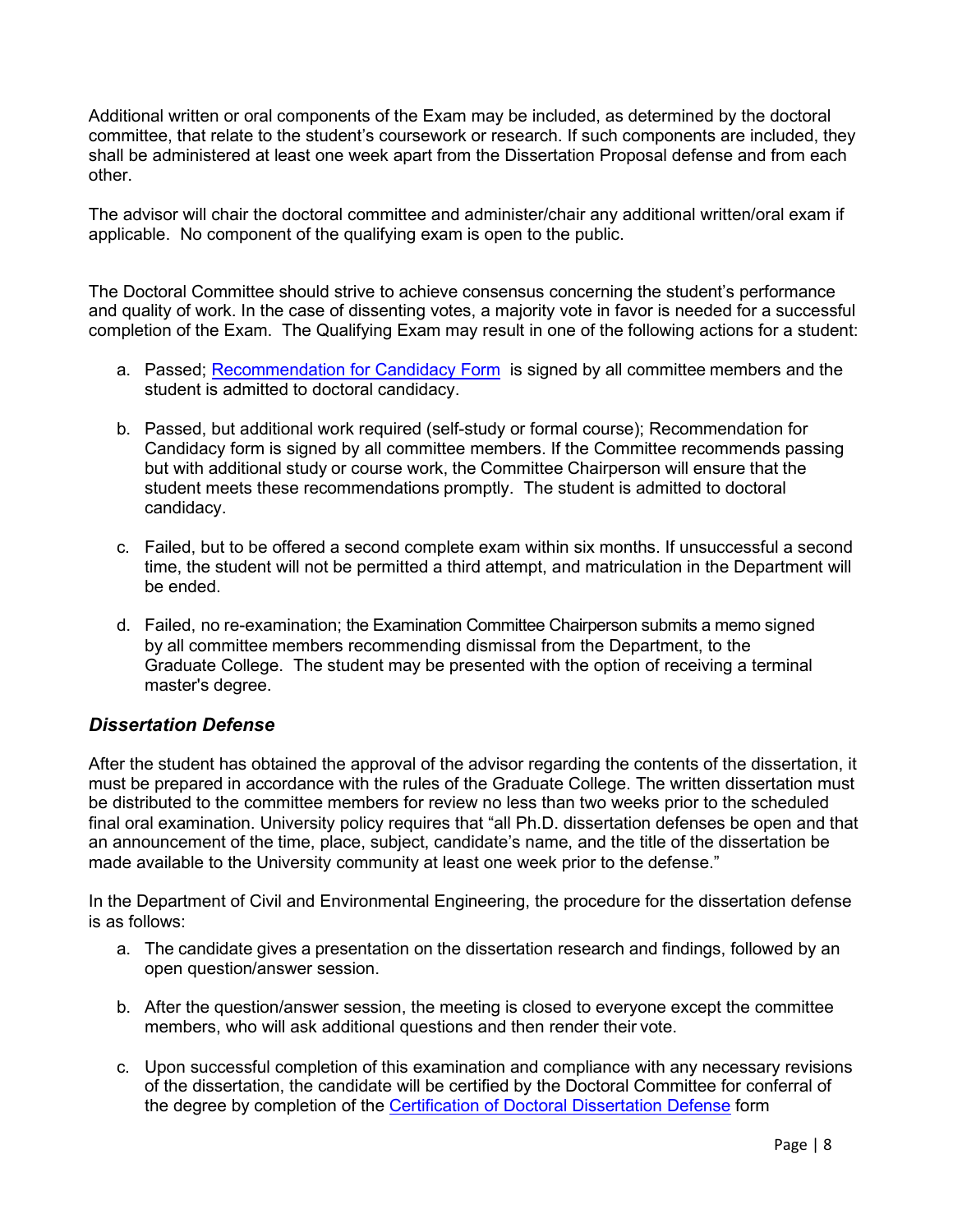d. If the Examination is not passed, the applicant will be allowed a second trial after at least six months. If unsuccessful in a second trial, the student will be recommended for termination from the program.

## **D. Ph.D. Degree Requirements, Ocean Engineering**

The Ph.D. in Ocean Engineering program is aimed at training graduate students to achieve the highest level of proficiency in research. Mathematics, fundamental sciences, ocean sciences and engineering sciences are combined to provide a personalized program of study and research. All graduate students work in close cooperation with the faculty on their dissertation area.

## *Residency Requirement*

The student must meet a campus residency requirement of at least one continuous academic year. If a student has earned a master's degree at the University of Delaware, this can be used to fulfill the residency requirement.

#### *Course Requirements*

A student's doctoral program, comprising 72 credits (including doctoral dissertation) beyond the bachelor's degree, is planned around a central engineering objective. For students holding a master's degree in an appropriate field of study, the coursework from the master's degree will be taken into account in the design of the doctoral program. All courses in the program are selected with the approval of the student's advisor.

The program requirements are shown in the following table.

#### Beyond the Bachelor of Science Degree

| TOTAL COURSE REQUIREMENTS                              | <b>CREDITS</b> |
|--------------------------------------------------------|----------------|
| Graduate Courses Beyond the Bachelor of Science Degree | 36             |

The purpose of the course work is to provide a solid foundation for original research in the field of study and, within the limits of available time, to extend the student's knowledge outside that field. At least 6 of the required credits should be taken outside of the Program of Ocean Science and Engineering and may include significant components from other departments.

| Ph.D. DISSERTATION                 |    |
|------------------------------------|----|
| RESEARCH (minimum)                 |    |
| MASTER'S THESIS (if applicable)    | 6  |
| Additional research and/or courses | 12 |
| <b>TOTAL Ph.D. PROGRAM</b>         | 72 |

Required courses include courses in mathematics and engineering sciences designed to ensure that Ph.D. candidates have the basic skills in Physical Ocean Science and Engineering needed to conduct dissertation research.

Required courses beyond the Bachelor of Science:

- CIEG639 Ocean Fluid Dynamics or MAST691 Fluid Dynamics in Marine Systems
- CIEG672 Water Wave Mechanics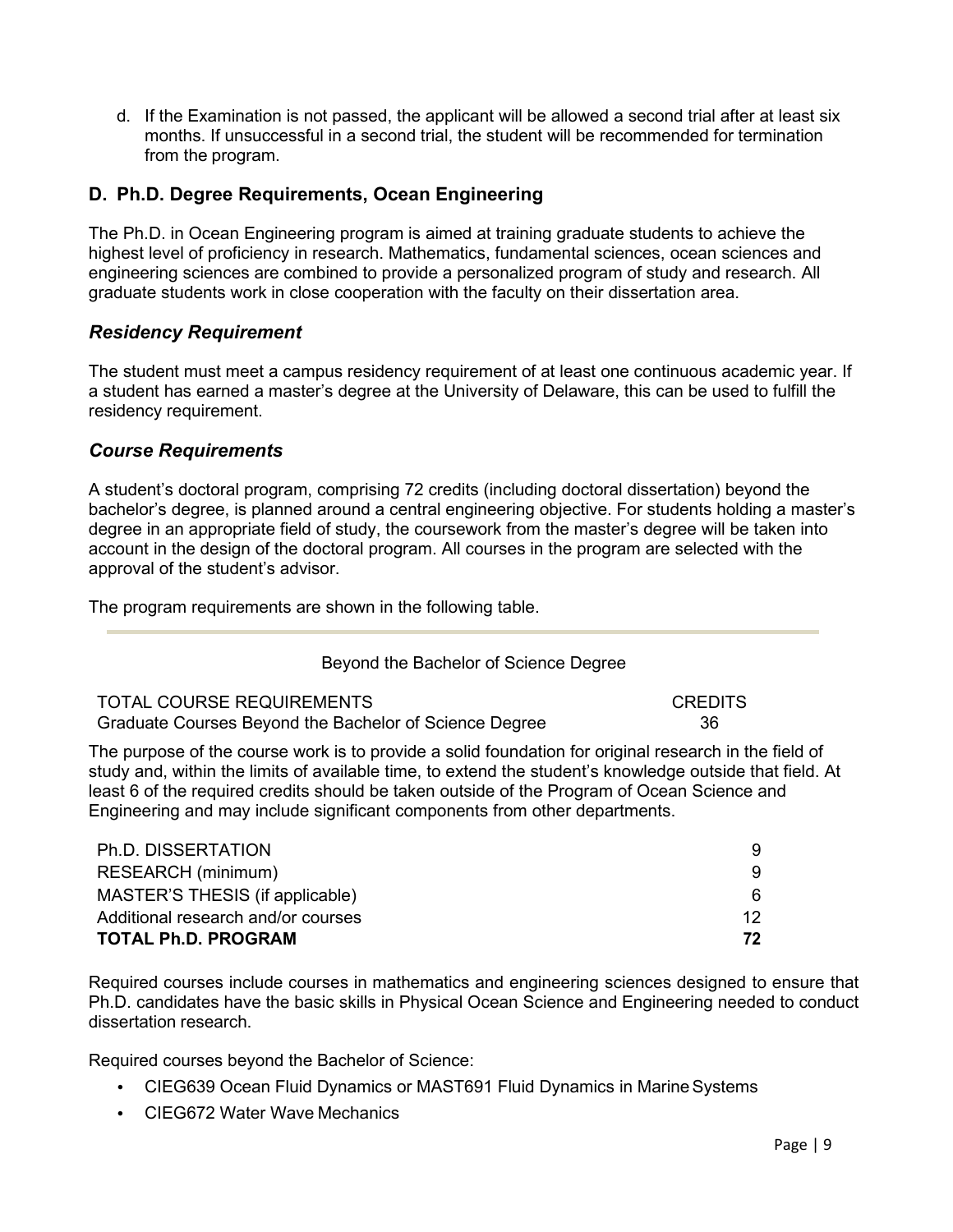- MEEG690 Intermediate Engineering Mathematics
- MEEG691 Advanced Engineering Mathematics
- MAST693 Waves in the Marine Environment
- MAST882 Physical Ocean Science and Engineering Seminar
- CIEG865 Civil Engineering Seminar

Students matriculating from other universities may petition to have these courses waived or substituted if their course of study included equivalent courses.

#### *Seminars*

All full-time graduate students in Ocean Engineering are required to attend departmental or college seminars in their fields of study. Students are expected to register for CIEG865 or MAST882 (0 credits) each semester. Students will also make presentations at these seminars. Students are also encouraged to attend other University seminars that may be of interest to them.

#### *Doctoral Committee*

Each Doctoral Committee shall consist of no fewer than four or more than six members. The selection of members of the Doctoral Committee is made by the student and advisor. This is forwarded via the Department Chairperson or a program director and respective college deans to the University Coordinator of Graduate Studies. A Doctoral Committee in the Ocean Engineering program is required to have at least four members. This is composed of the student's advisor, who is also the chair of the committee, at least one member each from CEOE and CIEG faculties, and one member from an outside academic unit. At least two committee members, one of whom is the committee chairperson, represent the major field of interest.

#### *Qualifying Examination*

Doctoral students must demonstrate to their advisory committee that they have acquired a comprehensive grasp of their field of study through a Qualifying Examination (written and oral) before they are admitted to formal candidacy.

The examination process begins when the student submits a dissertation proposal to his/her committee at least six weeks before the written and oral examination. Then the student consults each member of the Doctoral Committee for advice on any specific preparation that the committee members suggest. Any committee member who is not fully satisfied with a student's preparation for the formal exam will advise the Doctoral Committee chairperson promptly.

The Qualifying Examination is a comprehensive written and oral exam. It is administered in two sections approximately a week apart. This examination is designed to test the student's preparation and the aptness of the proposed research. It measures the student's preparation, including knowledge about the area of Physical Ocean Science and Engineering, the student's capability to apply knowledge gained in courses, and the student's qualifications in written and oral communication. Qualifying exams are not open to the public. The advisor, as Exam Committee Chairperson, administers the written exam and chairs the oral exam. The written exam usually consists of one independent exam of at least two hours duration set by each of the committee members and administered over two or more consecutive days. At the oral exam, the student gives a brief review of the research plan and then answers questions from each committee member related to the dissertation proposal or to the student's coursework. In general, the Doctoral Committee should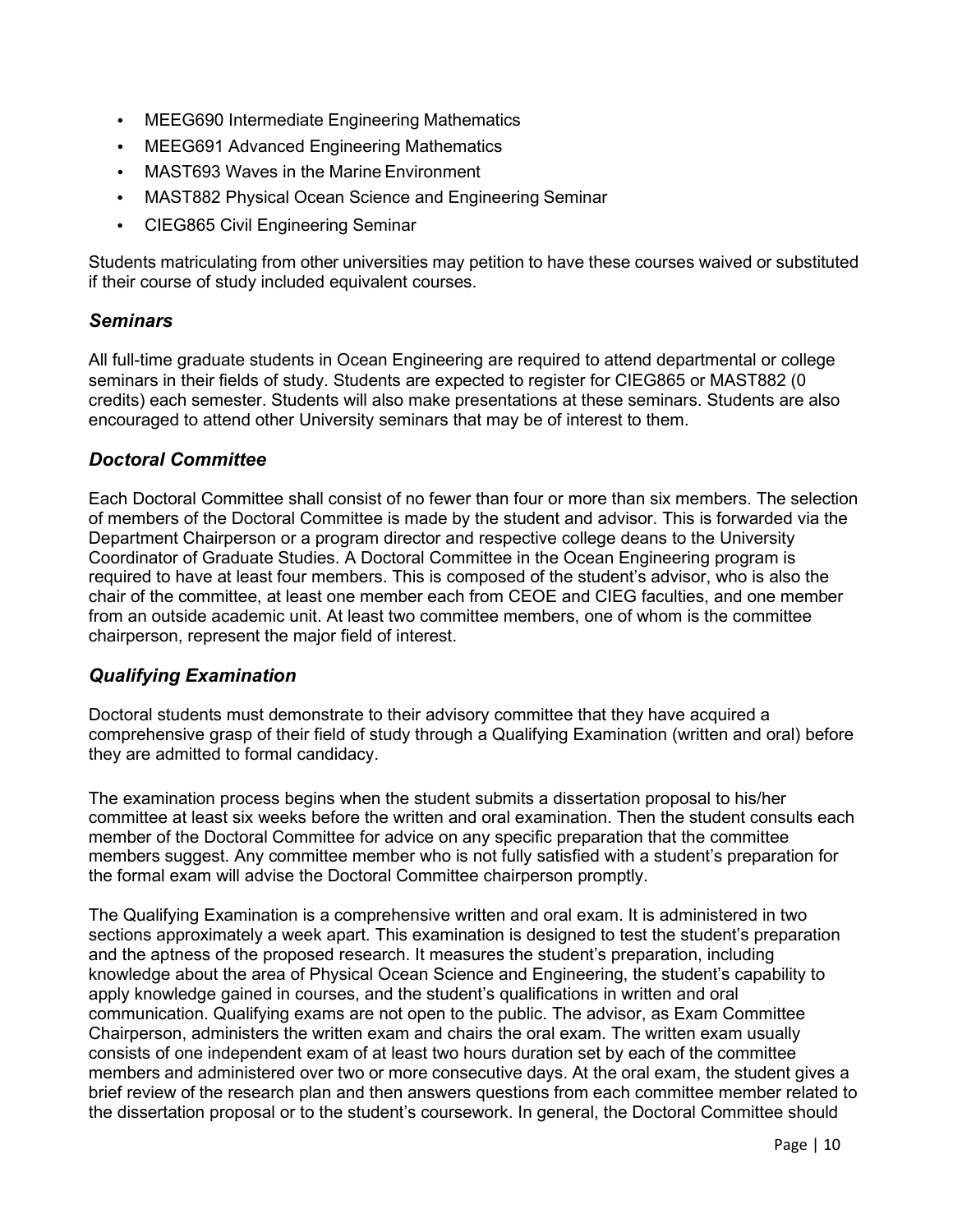strive to achieve consensus concerning the student's performance and quality of work. In the case of dissenting votes, the majority opinion rules and a majority vote in favor is needed for a successful defense. Upon successful completion of the Qualifying Exam, the committee members signify agreement by signing the [Recommendation](http://www.udel.edu/gradoffice/forms/candidacyform.pdf) [for Candidacy](http://www.udel.edu/gradoffice/forms/candidacyform.pdf) Form.

- a. Passed; Recommendation for Candidacy form is signed by all committee members.
- b. Passed, but additional work required (self-study or formal course); Recommendation for Candidacy form signed. If the Qualifying Exam Committee recommends passing but with additional study or course work, the Committee Chairperson will ensure that the student meets these recommendations promptly.
- c. Failed, but to be offered a second complete exam after, in most cases, one semester of additional preparation; memo of record from advisor via the Department Chairperson or College Dean to the Graduate College. If unsuccessful a second time, the student will not be permitted a third attempt, and matriculation in the program will be terminated.
- d. Failed, no re-examination; the Examination Committee Chairperson submits a memo signed by all committee members recommending dismissal from the program to the Graduate College.

## *Dissertation Defense*

Upon completion of the dissertation, a final oral examination must be passed, consisting of a defense of the dissertation and a test of the candidate's mastery of the fields covered in the program. The final oral examination is open. It is conducted by the student's Doctoral Committee and chaired by the student's advisor. To permit adequate time for the committee to review the dissertation, all copies of the tentatively completed dissertation (subject to revisions required by the examining committee) must be deposited with the program director and the respective college offices at least two weeks before the date of the final oral examination. The advisor shall submit certification of a successful defense to the Graduate College through the respective college deans.

# **IV.** Statutes of Limitation

A Ph.D. student entering with a master's degree must finish within 5 years and meet all other timeline requirements outlined in Section III.C or III.D, depending on their degree program. A Ph.D. student entering without a master's degree must finish within 7 years and meet all other timeline requirements outlined in Section III.C or III.D, depending on their degree program. Expiration of the limit without an extension results in automatic dismissal from the Graduate Program. Requests for extensions must be made in writing by the student and be approved by the student's advisor and the Chair of the Department before they are sent to the Graduate College for approval.

# **V. Academic Load**

## *Fall and Spring Semesters*

Credits to be taken per semester depend upon the student's needs, the nature of employment or appointment, and the student's past performance. Incoming international students may find it necessary to begin with the minimum number of credits listed in the table below for the first one or two semesters. Any courses prescribed to correct deficiencies in academic or language backgrounds will be considered by the student and advisor in establishing maximum academic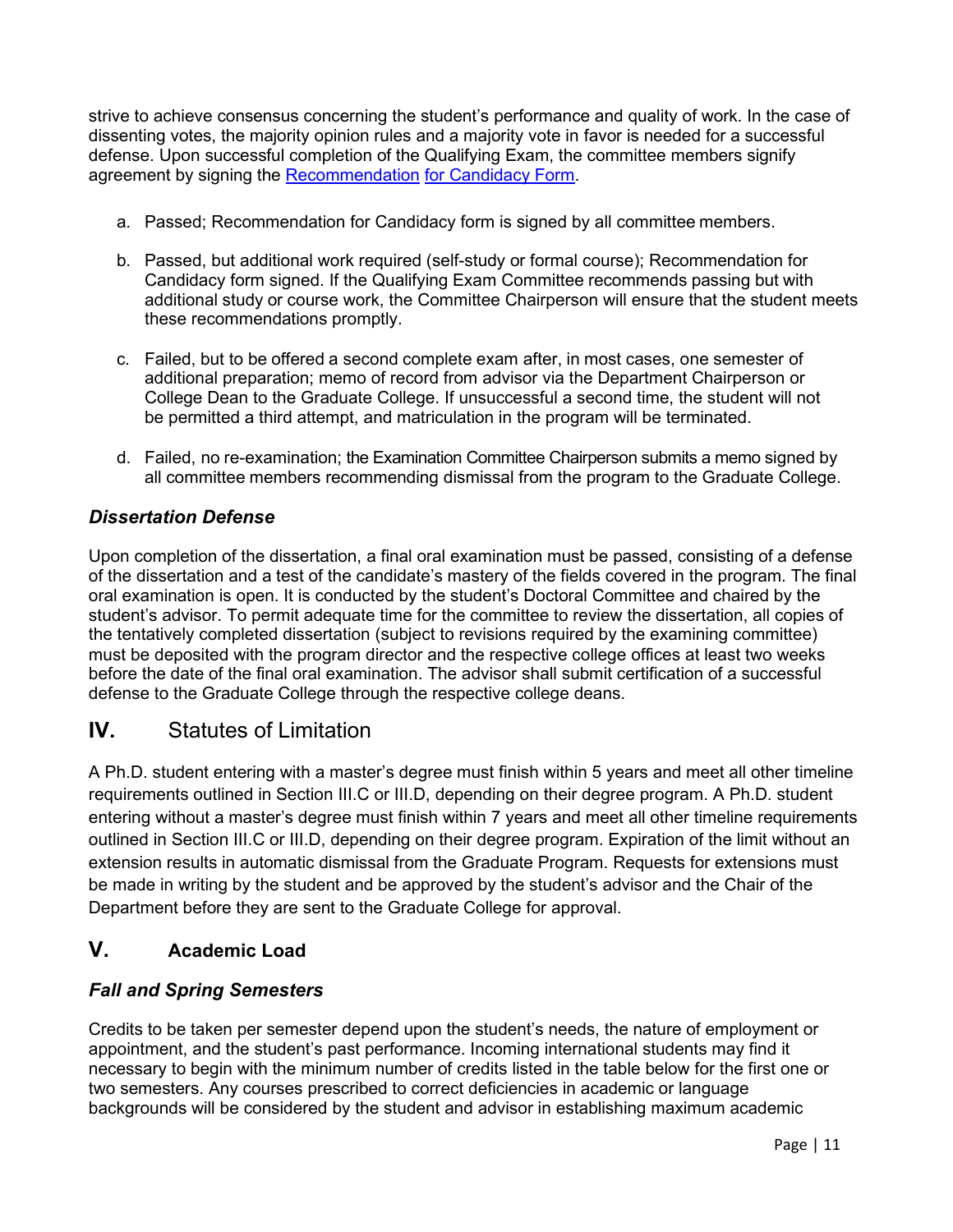load for any term. Credits shown in the following table are graduate semester credits, taken for grade.

| <b>Status</b>                 | Fall or Spring Term<br>Minimum Requirement | <b>Typical</b> |
|-------------------------------|--------------------------------------------|----------------|
| <b>Graduate Students</b>      |                                            |                |
|                               | Part-time3                                 | $3-6$          |
|                               | Full-time9                                 | $9 - 12$       |
| Teaching<br><b>Assistants</b> | 6                                          | 9              |
| Research<br>Assistants        | 6                                          | 9              |
| Graduate<br>Assistants        | 6                                          | 9              |
| Fellows                       | 9                                          | $9 - 12$       |

Required minimum figures include only courses for which graduate credit is given. Additional credits, up to the maximum, may be used for courses in which enrollment is required to remove a deficiency or to achieve competence in English. Registration for ongoing students must be completed during the early registration period.

Fellows and Assistants must be full-time graduate students during the period of their contract and, therefore, must register for the minimum graduate credits shown in the preceding table or register in sustaining status.

## *Winter and Summer Registration*

During winter session, no registration is required unless the degree is to be awarded in winter.

All funded students are required to be registered in at least three credits during the 7-1/2 week summer session. Students may register in 868-000 (research), 869 (thesis), 964 (pre-candidacy study), 969 (dissertation), sustaining, or a regular graduate course needed for the degree and offered in the 7-1/2 week summer session. Tuition coverage for winter or summer (except for the aforementioned 3-credit course) is not part of a student's contract.

Self-funded students must register for summer session (courses or sustaining) if they will be awarded their degrees at the conclusion of the Summer Session. All students may use the laboratories, library, and computers for study and research without registration and without paying for such use in winter and summer.

## *Registration Prior to Doctoral Candidacy (G1 Status)*

Once a student has completed all course requirements in a program of study but has not yet met all of the stipulations for passing into candidacy, the student must maintain registration during the fall and spring semesters in course(s) or in 3-12 credits of Pre-candidacy Study, CIEG964, which is graded pass/fail. If the student registered in Pre-candidacy Study is admitted to candidacy before the end of the free drop/add period of the next semester, the registration in Pre-candidacy Study for the preceding semester may be changed to the course Doctoral Dissertation, CIEG969. Students classified as G1 and holding graduate assistantships or tuition scholarships must register for a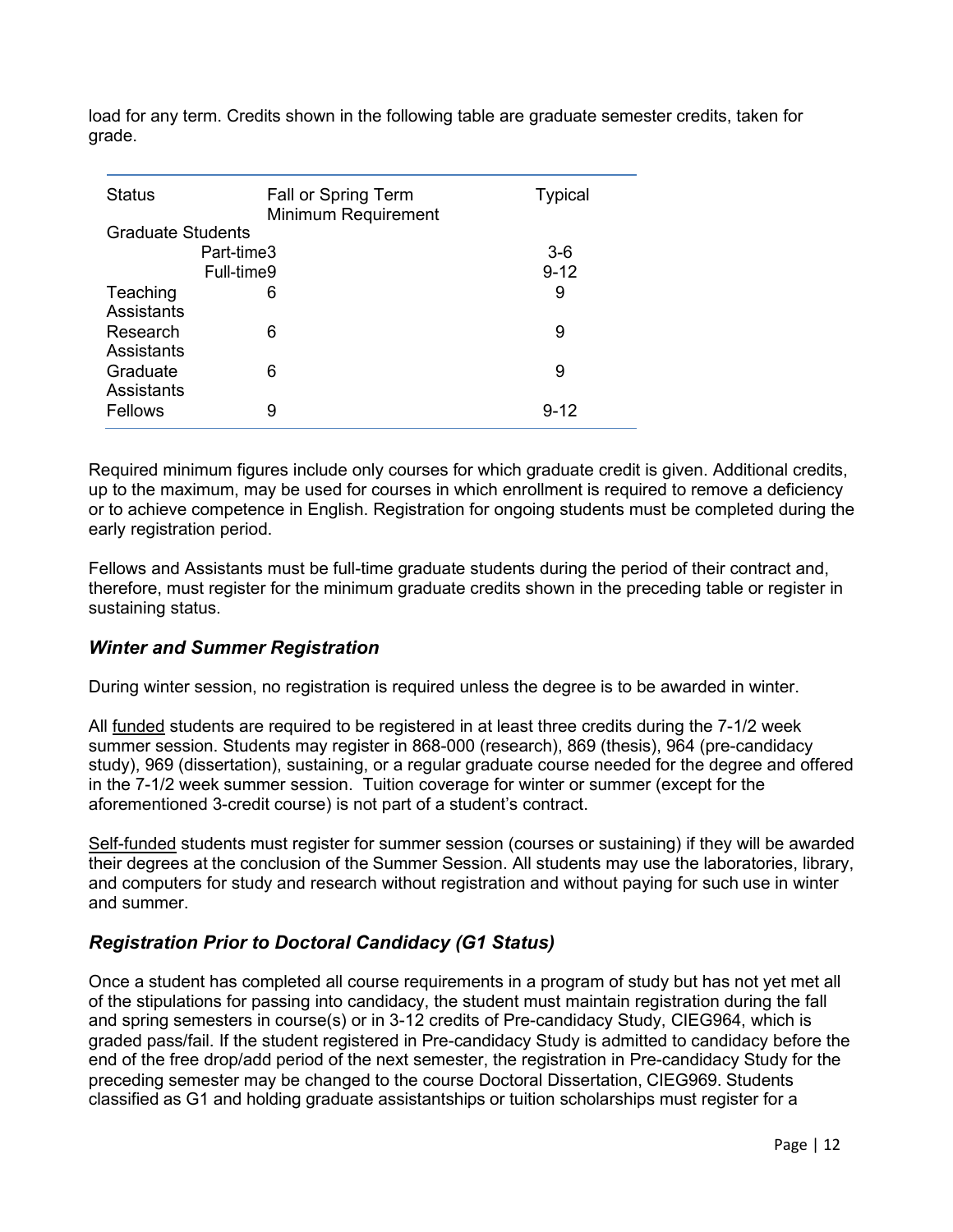minimum of six graduate credits, and those holding fellowships must register for a minimum of nine graduate credits.

## *Sustaining Status Registration*

Sustaining Status University policy states that students may not register for Doctoral Dissertation (CIEG969) until admitted to candidacy (G2 status). In addition, once a graduate student who is completing a thesis or dissertation option has completed all required course credits needed for the degree (including six credits of Master's Thesis (CIEG869) or nine credits of Dissertation (CIEG969)), except the submission of thesis or dissertation, the student is required to maintain his/her matriculation in the degree program during the fall and spring semesters by registering for either Master's Sustaining Thesis (UNIV 899) or Doctoral Sustaining (UNIV 999). All students, including sustaining students, are required to be registered in the semester in which the degree is officially awarded. For winter and summer registration requirements, please see the appropriate section above.

# **VI. Petition**

Exceptional circumstances may justify petition for relief of certain requirements. A student may petition the Department Graduate Committee through the advisor, who will attach an appropriate recommendation. The Department Graduate Committee may act upon certain petitions. In other matters, it may be necessary to refer such a petition, along with a committee recommendation, to the Department Chairperson and possibly to the Dean of the Engineering College or to the Graduate College.

## **VII. Grade Requirements for All Degrees**

The academic records of students are reviewed at the end of each semester. A graduate student's overall grade point average must be at least B (3.0 out of a possible 4.0) in order to be eligible for the degree. **A student who receives a grade below B (3.0) in a core course is required to retake the course**. Credit hours and courses for which the grade is below C- do not count toward the degree, even though the grade is applied to the cumulative grade point average.

## **Thesis and Dissertation Preparation**

Students should select a thesis or dissertation topic and an advisor as soon as possible, but no later than the end of their first year. Students should have their research underway no later than the start of their second year.

The thesis or dissertation must show that the candidate has technical mastery and is capable of independent research. It must enlarge or modify what was previously known or present a significant interpretation of its subject. The dissertation must be prepared in accordance with the rules of the Graduate College.

A copy of the [Thesis/Dissertation Manual](http://www.udel.edu/gradoffice/forms/thesismanual.pdf) is available electronically on the web site for the Graduate College. The written dissertation must be distributed to the committee members for review no less than two weeks prior to the scheduled final oral examination.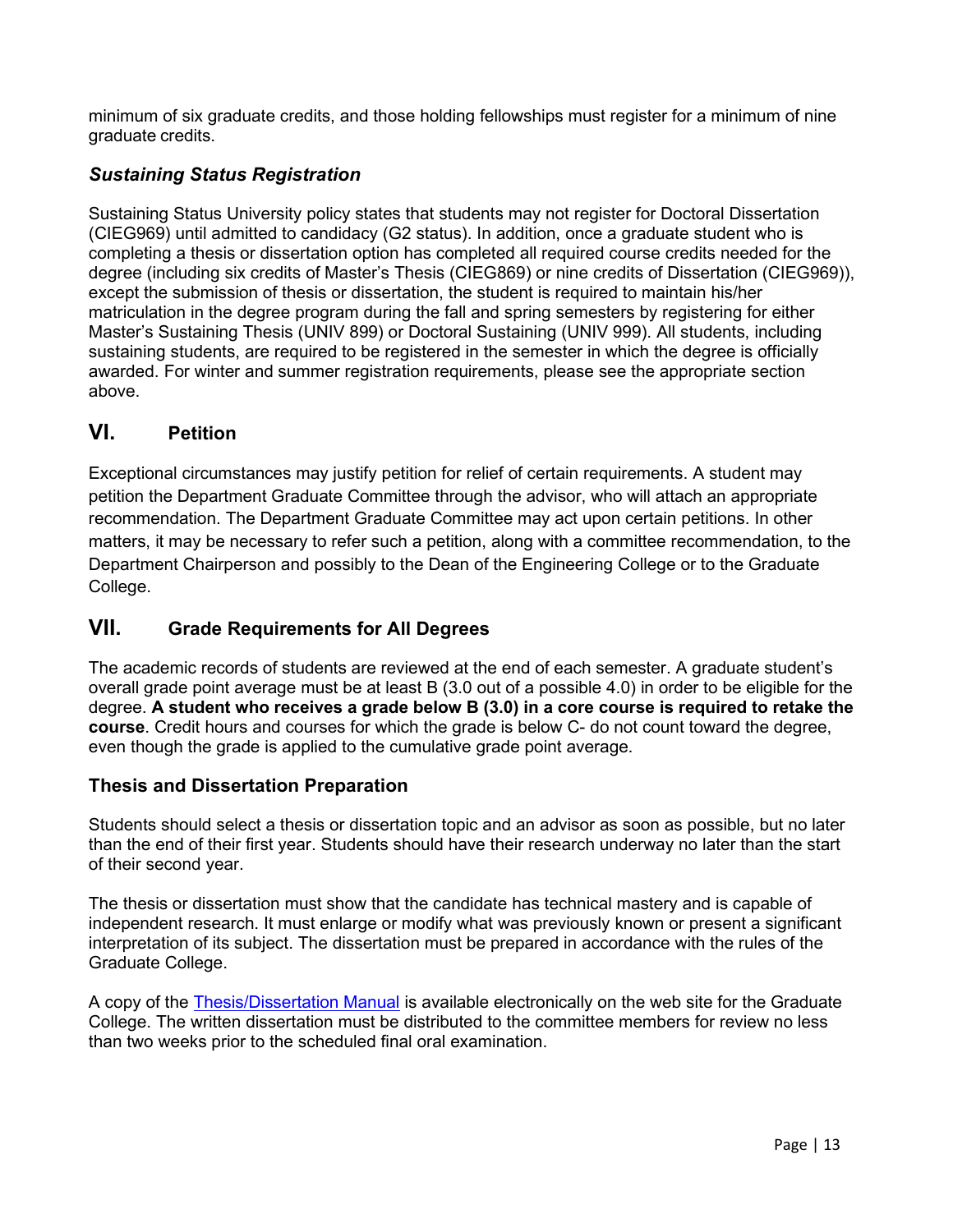## **VIII. Graduate Assistantships and Fellowships**

A number of research assistantships, graduate/teaching assistantships, and fellowships, are awarded on a competitive basis each year to full‐time graduate students in the Department. Both entering and continuing graduate students are eligible for these types of financial support. Selections among continuing students are based on graduate academic and work performance to date. Thesis track master's degree candidates are typically supported for a maximum of two years. Non-thesis track students are not eligible for assistantships from the department.

Students originally enrolled in a thesis track master's degree program may not transfer to a nonthesis track option except under rare and unforeseen conditions and with the approval of the thesis advisor and the Graduate Committee.

Thesis track master's and Ph.D. candidates are both eligible for Research Assistantships. Research Assistantships are offered by the Department on the recommendation of individual faculty having research funds. No long-term support is assured for any graduate student; awards are typically committed on a semester or yearly basis with further support based on the student's satisfactory performance and the availability of research funding.

Students who hold appointments in the Department of Civil & Environmental Engineering are not permitted to accept other employment (inside or outside the University) during the period of appointment. Students who do not hold appointments, but who accept employment elsewhere are requested to keep the advisor informed of these circumstances. The Civil and Environmental Engineering Chairperson must sign any contract issued by another department for a graduate student in this Department. International graduate students may not work for more than 20 hours per week and still be considered a full-time graduate student (thus entitled to FICA tax-exempt status) by the IRS.

| <b>Type</b>                     | <b>Expected Weekly Performance</b>                      |
|---------------------------------|---------------------------------------------------------|
| <b>Graduate Assistantships:</b> | 20 hours (maximum):                                     |
| Teaching*                       | paper grading, proctoring, teaching, running labs, etc. |
| Graduate Assistantships:        | 20 hours (maximum): assisting a faculty member          |
| Non-teaching                    |                                                         |
| <b>Research Assistantships</b>  | 20 hours (maximum):                                     |
|                                 | research: assisting a faculty member                    |

The following types of support are available:

\*International graduate students who have been offered an Assistantship with teaching responsibilities, and whose native language is not English must participate in the International Teaching Assistant (ITA) Training Course prior to the teaching assignment. The ITA course is offered by the English Language Institute, University of Delaware.

## **IX. Concentration-Specific Course Requirements for MCE and MAS Degrees**

Concentrations are available in Coastal Engineering, Environmental Engineering, Geotechnical Engineering, Structural Engineering, Transportation & Civil Infrastructure Systems Engineering, and Water Resources Engineering. Students must meet the concentration requirements detailed in the following sections, in addition to meeting their general degree requirements (Section III-A). Study in two or more related concentrations is allowed.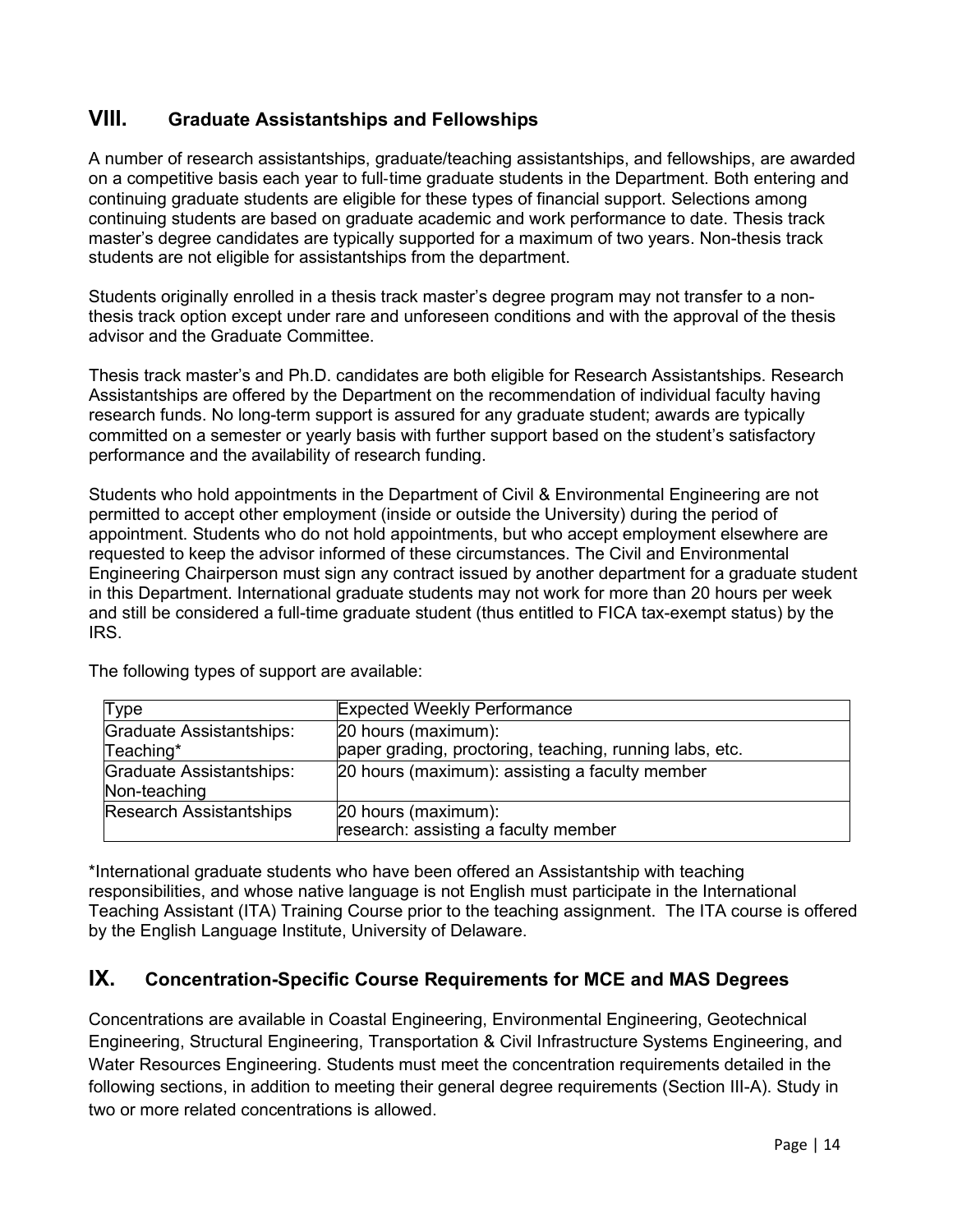## **Coastal Engineering**

#### *Overview*

A broad engineering knowledge is required for the construction, protection, and maintenance of coastal communities and harbors, the development of offshore resources, and the preservation of estuarine and coastal areas. Generic engineering knowledge is crucial, despite the fact that construction of coastal and offshore facilities is highly dependent upon unique site-specific characteristics, such as local bathymetry, coastal topography and the offshore wave climate. Coastal engineers who work on the nearshore region face a wide variety of problems, including the following:

- Prediction of long-term shoreline changes due to beach nourishment or presence of structures;
- Prediction of the forces a marine structure, including a levee, experiences over its lifetime;
- Prediction of wave-induced forces and currentson sediment redistribution and morphological change.
- Determination of the influence of sea level rise on coastal erosion and infrastructure;
- Determination of shallow water directional spectra and storm surge;
- Determination of correct breakwater design, including composition, shape, and orientation;
- Calculation of estuarine and harbor hydrodynamics and pollution transport;
- Wave breaking and air bubbles.

Because of shoreline erosion from major storms and increasing sea level rise, pollution of estuaries, and the high cost of constructing and maintaining navigable channels and harbors, the demand for coastal research expertise is strong. The Center for Applied Coastal Research (www.coastal.udel.edu) is responding to this demand through the development of science and engineering methodologies to support design strategies for the coastal and offshore industry.

## *Course Requirements, Thesis and Non-Thesis Track*

Thesis track Master of Civil Engineering and Master of Applied Sciences in the field of Coastal Engineering degrees require three core courses, five electives taken from a variety of fields, six thesis credits and the completion of a thesis. Students enrolled in these degree programs are also required to enroll in the CIEG865: Seminar (Coastal/Ocean) each semester.

The Non-thesis track Master of Civil Engineering degree requires a total of 30-credits of coursework, which typically translates to seven electives beyond the three core courses. Electives should be selected based on approval from your advisor.

Core Courses

- CIEG 639 Ocean Fluid Dynamics **OR** MAST691 Fluid Dynamics in Marine Systems
- CIEG 672 Water Wave Mechanics
- MEEG 690 Intermediate Engineering Mathematics

#### Suggested Electives

• CIEG 670 Physics of Cohesive Sediment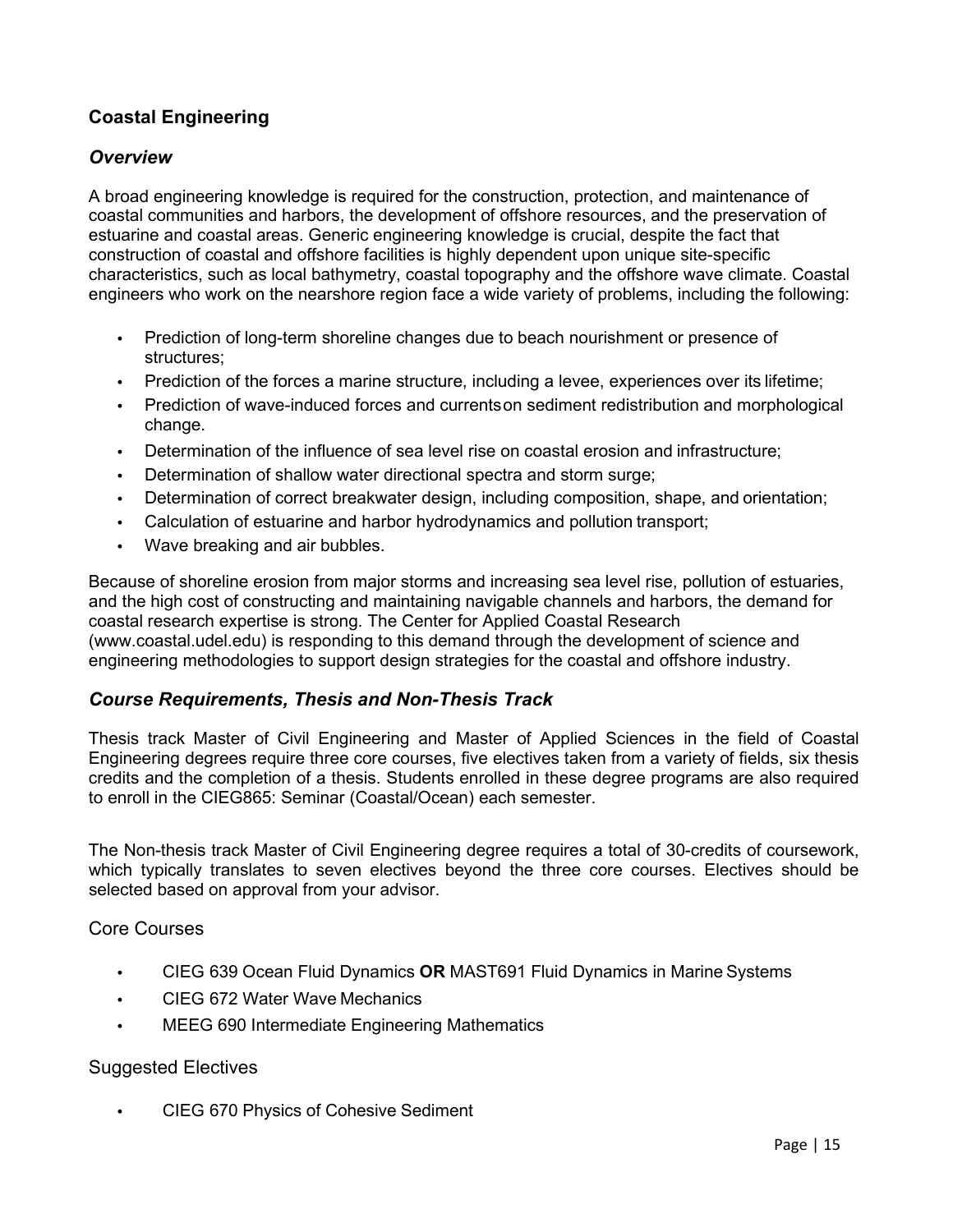- CIEG 675 MATLAB for Engineering Analysis
- CIEG 678 Transport and Mixing Processes
- CIEG 679 Sediment Transport Mechanics
- CIEG 680 Coastal Processes
- CIEG 681 Water Wave Spectra
- CIEG 682 Nearshore Hydrodynamics
- CIEG 871 Coastal Structures
- CIEG 872 Advanced Water Wave Mechanics
- GEOG 670 Geographic Information Systems and Science
- MAST 681 Remote Sensing of Environment
- MAST 693 Waves in Marine Environment

## **Environmental Engineering**

#### *Overview*

The field of environmental engineering deals with environmental issues from the nanoscale to the global scale. Contamination caused by the activities and waste products of our modern society affect the water, air, soil, and ecosystems around us in complex ways that must be clearly understood if we are to successfully address these problems. In recognition of the interdisciplinary nature of these issues, our program provides students with a broad foundation in the fundamentals of physical, chemical, and biological processes. Advanced coursework and research in our graduate program is focused on the following areas:

- Contaminant Fate and Treatment in Soil and Groundwater
- Environmental Biotechnology and Chemistry
- Water Quality Modeling Green and Sustainable Environmental Technologies
- Solid Waste and Hazardous Waste Management
- Stormwater Treatment and Wastewater Engineering

The environmental engineering program is designed for those with undergraduate degrees not only in Civil, Environmental or other engineering disciplines, but also related non-engineering fields such as Chemistry, Environmental Science, Geology, and many others.

#### *Course Requirements, Thesis and Non-Thesis Track*

Thesis track Master of Civil Engineering and Master of Applied Sciences in the field of Environmental Engineering degrees require three core courses, five electives taken from a variety of fields, six thesis credits and the completion of a thesis. Students enrolled in the thesis track are also required to enroll in the CIEG865: Seminar (Environ.) each semester.

The non-thesis track Master of Civil Engineering requires a total of 30-credits of coursework, which typically translates to seven electives beyond the three core courses. Electives should be selected based on approval from your advisor.

Core Courses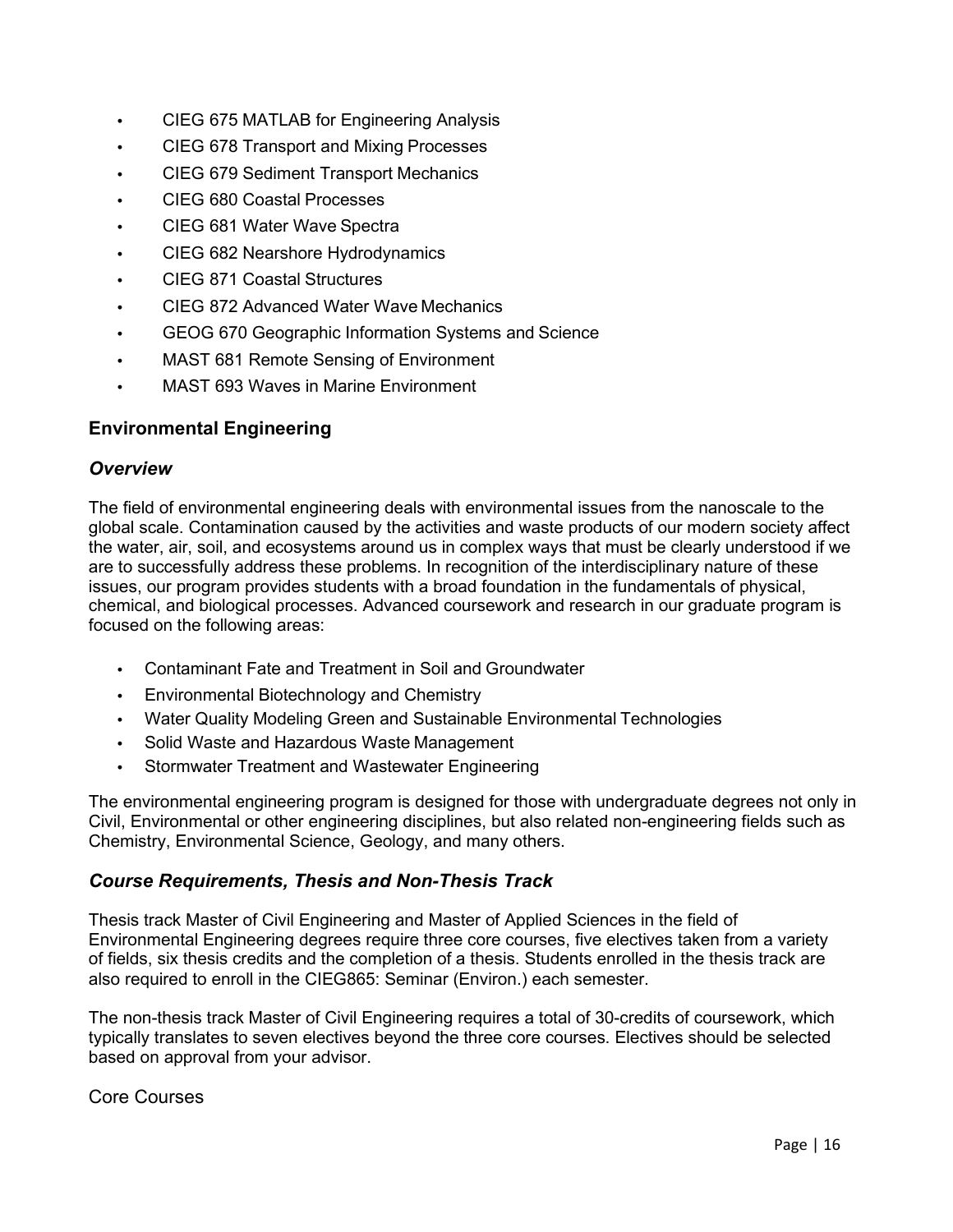9 credits from the following core courses:

- CIEG 632 Chemical Aspects of Environmental Engineering
- CIEG 634 Physical Aspects of Environmental Engineering
- CIEG 636 Biological Processes in Environmental Systems
- CIEG 640 Organic Chemical Partitioning in Environmental Media
- CIEG 644 Microbiology of Engineered Systems

#### Suggested Electives

- CIEG 615 Air Pollution Meteorology
- CIEG 630 Water Quality Modeling
- CIEG 633 Hazardous Waste Management
- CIEG 645 Industrial Ecology
- CIEG 668 Principles of Water Quality Criteria
- CIEG 678 Transport and Mixing Processes
- CIEG 679 Sediment Transport Mechanics
- CIEG 698 Groundwater Flow and Contaminant Transport
- CIEG 833 Fate of Organic Pollutants in the Environment

In addition, classes from other departments can be selected in consultation with the advisor. These include graduate-level courses offered by, Mathematics, Mechanical Engineering, Marine Studies, Geography, Urban Affairs and Public Policy, or Plant and Soil Sciences.

## **Geotechnical Engineering**

#### *Overview*

Civil engineering is the professional engineering discipline that deals with the design, construction, and maintenance of public and private infrastructure within the natural environment. Geotechnical engineering is a discipline within Civil Engineering that focuses on the behavior of natural geological materials in engineered systems. Geotechnical engineers recognize that soil and rock are the cheapest and most abundant building materials on earth, and consequently play a major role in the construction and performance of every type of civil engineering structure.

To be successful in the field of geotechnical engineering, students should have a broad exposure to Civil Engineering, with advanced knowledge and coursework in geology, soil and rock mechanics, slope stability, foundation engineering, and computational mechanics.

The Geotechnical Engineering program at the University of Delaware offers opportunities for advanced study and research in the following areas:

- Soil and rock mechanics
- Soil-structure interaction
- Constitutive modeling
- Computational geomechanics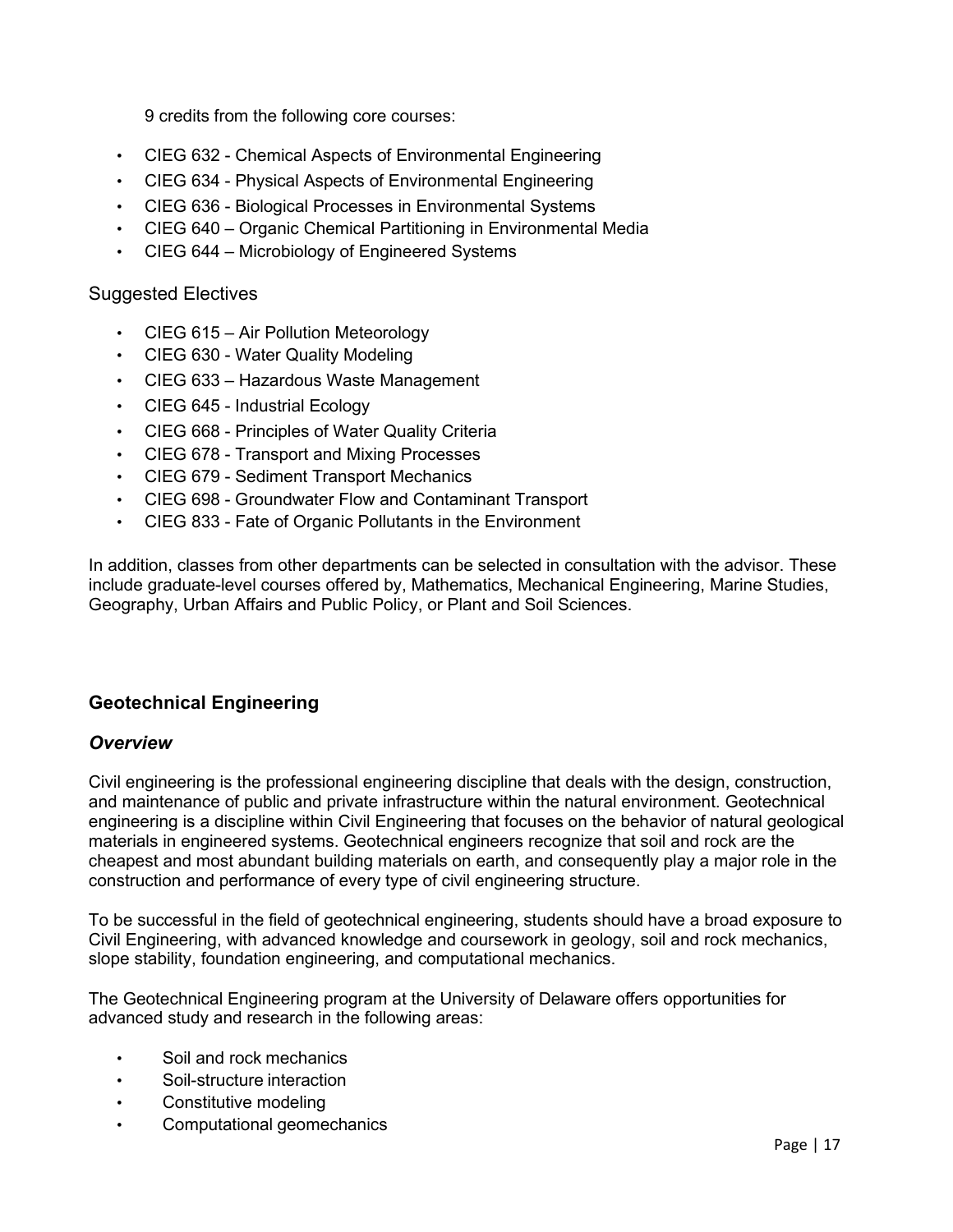- Foundation and earth structures engineering
- Ground improvement
- Slope stability and landslide stabilization
- Liquefaction of soils and earthquake engineering
- Laboratory characterization of geomaterials and soil reinforcement
- Environmental geotechnics

Given the strong need for improvement to our nation's infrastructure, there is currently a high demand for geotechnical engineers within the civil engineering profession. Sustainable stewardship of our built environment is dependent on successful training of the future generation of civil engineers, both as researchers that are capable of advancing the state of the art, and as practitioners that have the ability to implement effective design solutions to real-world problems. A graduate degree in geotechnical engineering will give you the skills you need to succeed in both of these highly challenging environments.

## *Course Requirements, Thesis and Non-Thesis Track*

Thesis track Master of Civil Engineering and Master of Applied Sciences in the field of Geotechnical Engineering degrees require three core course, five electives taken from a variety of fields, six thesis credits and the completion of a thesis. Students enrolled in a thesis program are also required to enroll in the CIEG865: Seminar each semester.

the non-thesis track Master of Civil Engineering requires a total of 30-credits of course work, which typically translates to seven electives beyond the three core courses. Electives should be selected based on approval from your advisor.

Core Courses

- CIEG 601 Introduction to the Finite Element Method
- CIEG 622 Earth Structures Engineering
- CIEG 626 Soil Behavior

Suggested CIEG Electives

- CIEG 605 Intermediate Topics in Finite Element Analysis
- CIEG 621 Foundation Engineering
- CIEG 625 Unsaturated Soil Mechanics
- CIEG 627 Deep Foundations
- CIEG 628 Ground Improvement Methods
- CIEG 658 Pavement Analysis and Design
- CIEG 675 MATLAB for Engineering Analysis
- CIEG 698 Groundwater Flow and Contaminant Transport
- CIEG 820 Inelastic Behavior of Geomaterials (inactive)

Other Suggested Courses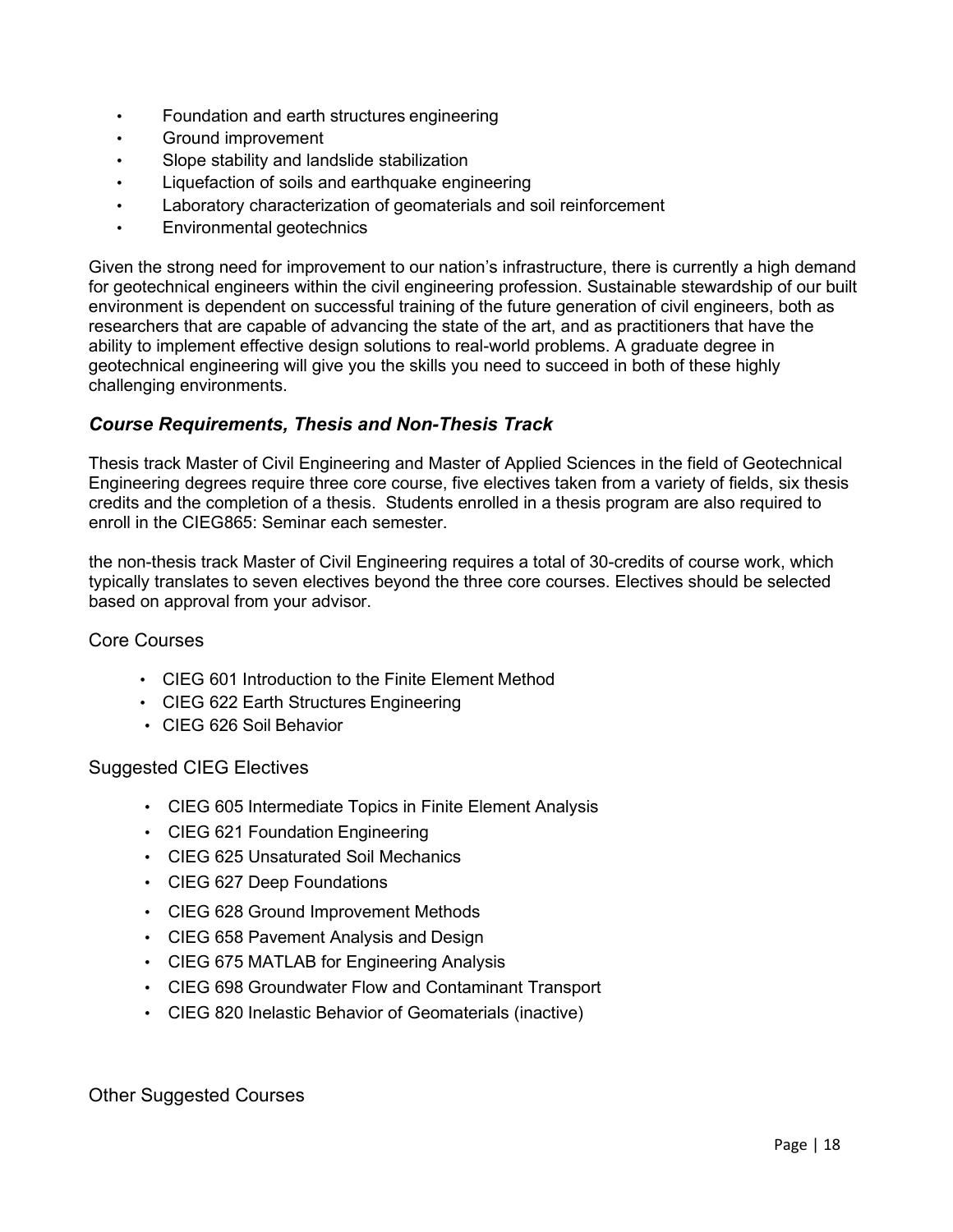- CIEG 606 Ocean and Atmosphere Remote Sensing (MAST606)
- GEOG 670 Geographic Information Systems & Science
- GEOG 671 Advanced Geographic Information Systems
- MAST 681 Remote Sensing of Environment
- MEEG 690 Intermediate Engineering Mathematics
- STAT 601 Probability Theory for Operations Research and Statistics
- STAT 602 Mathematical Statistics
- STAT 608 Statistical Research Methods
- STAT 609 Regression and Experimental Design

In addition to the courses listed above, a variety of CIEG667 courses are frequently offered by the professors in the geotechnical engineering group and will be accepted for elective credit.

#### **Structural Engineering**

#### *Overview*

The structural engineering program offers opportunities for graduate study and research in many subject areas related to the analysis and design of civil structures. Emphasis areas of the program include bridge engineering, building engineering, structural health monitoring, structural mechanics, structural dynamics, computational structural analysis, and structural engineering materials.

#### *Course Requirements, Thesis Track*

Thesis track Master of Civil Engineering (MCE) and Master of Applied Sciences (MAS) degrees, in the field of Structural Engineering, require three core courses in two different topic areas (as detailed below), a minimum of five electives taken from a variety of fields, six thesis credits and the completion of a thesis. Students enrolled in the thesis track are also required to enroll in the CIEG865: Seminar (Structures) each semester. Electives should be selected based on approval from your advisor.

#### Core Courses

*Topic 1 (6 credits required, 2 courses from the following list):*

- CIEG 601 Introduction to Finite Element Method
- CIEG 611 Structural Dynamics Design
- CIEG 612 Advanced Mechanics of Materials

#### *Topic 2 (3 credits required, 1 course from the following list):*

- CIEG 602 Advanced Steel Design
- CIEG 604 Prestressed Concrete Design

#### Possible Electives

Additional courses in Groups 1 and 2 above

• CIEG 605 – Intermediate Topics in Finite Element Analysis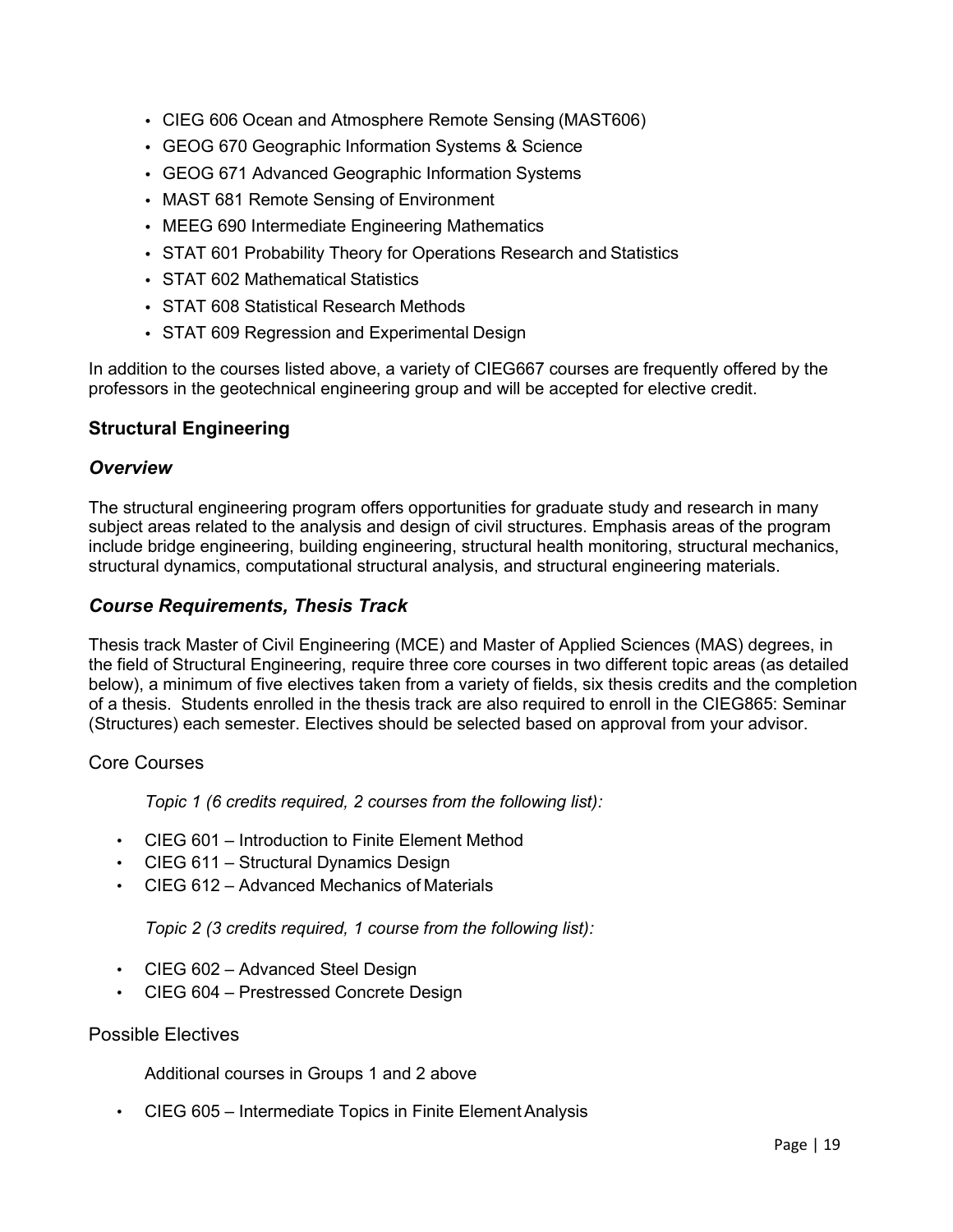- CIEG 608 Highway Bridge Engineering
- CIEG 610 Experimental Mechanics of Composite Materials
- CIEG 617 Railroad Safety and Derailment Engineering
- CIEG 618 Introduction to Railroad Engineering
- CIEG 619 Concrete Materials
- CIEG 621 Foundation Engineering
- CIEG 623 Advanced Reinforced Concrete
- CIEG 641 Risk Analysis
- CIEG 642 Advanced Data Analysis
- CIEG 662 Transportation Sustainability
- CIEG 675 MATLAB for Engineering Analysis
- CIEG 810 Earthquake Engineering
- CIEG 811 Advanced Structural Dynamics Design
- MEEG 610 Intermediate Solid Mechanics
- MEEG 616 Composite Material Structures
- MEEG 617 Composite Materials
- MEEG 621 Linear Systems
- MEEG 690 Intermediate Engineering Math
- MEEG 816 Advanced Continuum Mechanics

#### *Course Requirements, Non-Thesis Track*

The Master of Civil Engineering (non-thesis) degree in the field of Structural Engineering requires six core courses, one materials elective, and a minimum of three additional electives, totaling a minimum of 30 credit hours of course work. The three additional electives shall be selected based on the student's interests and career goals with prior approval from the student's advisor using the Graduate Student Advisement Form. Electives shall be 600 or 800 level and may come from civil or other engineering disciplines or from outside of the College.

#### Required Courses

18 credit hours:

- CIEG 601 Introduction to Finite Element Method
- CIEG 602 Advanced Steel Design
- CIEG 604 Prestressed Concrete Design
- CIEG 608 Highway Bridge Engineering
- CIEG 611 Structural Dynamics Design
- CIEG 612 Advanced Mechanics of Materials

Materials Elective, one required from the following list, 3 credit hours:

- CIEG 619 Concrete Materials
- MEEG 613 Nanomaterials and Nanotechnology
- MEEG 617 Composite Materials
- MEEG 813 Fracture of Complex Material Systems
- MSEG 606 Corrosion and Protection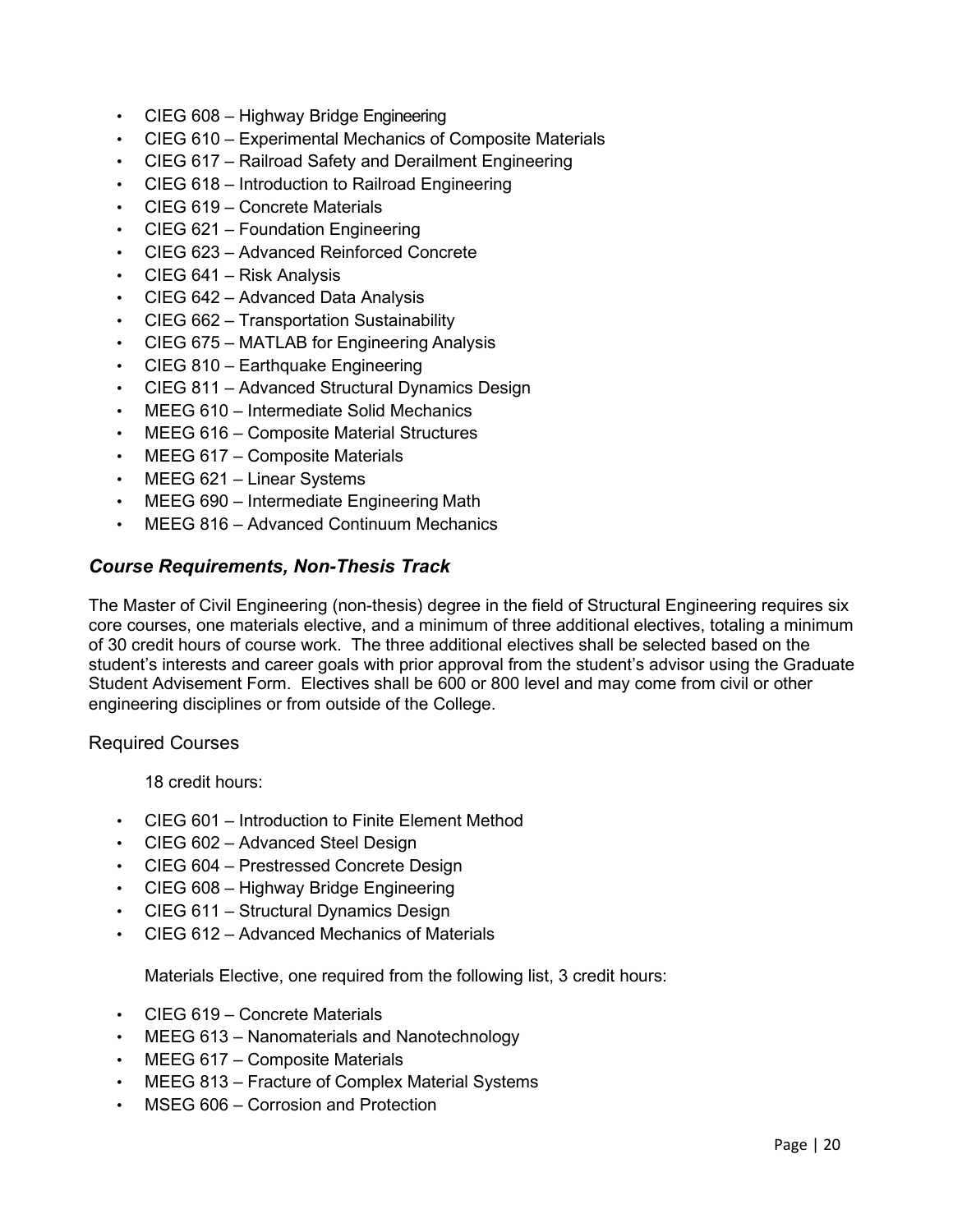• MSEG 608 – Structure and Properties of Materials I

3 Electives (9 credit hours):

Any University of Delaware 600 or 800 level course approved by advisor

## **Transportation Engineering and Civil Infrastructure Systems**

#### *Overview*

Civil infrastructure systems involve the design, analysis, and management of infrastructure supporting human activities, including, electric power, oil and gas, water and wastewater, communications, transportation, and the collections of buildings that make up urban and rural communities. These networks deliver essential services, provide shelter, and support social interactions and economic development. They are society's lifelines.

The field of civil infrastructure systems (CIS) builds on and extends traditional civil engineering areas. Rather than focus on individual structural components or structures, civil infrastructure systems emphasize how different structures behave together as a system that serves a community's needs. Problems in this field typically involve a great deal of uncertainty, multiple and competing objectives, and sometimes numerous and conflicting constituencies. They are often spatial and dynamic. The technical aspects of infrastructure engineering must be understood in the social, economic, political, and cultural context in which they exist, and must be considered over a long-time horizon that includes not just design and construction, but maintenance, operations, performance in natural disasters and other extreme events, and destruction as well.

The transportation engineering program offers opportunities for study and research in the planning, design, operation, maintenance and management of transportation facilities and services. We emphasize a systems approach to understanding the interactions among transportation demand, mobility, socio-economic activities, environment, energy, and the quality of life. A variety of techniques and data are used including mathematical modeling and simulation, as well as many of the software tools currently used in the practice. Students take courses in travel demand forecasting; traffic engineering and modeling; logistics and freight transportation, intermodal urban transportation systems, asset management and rail systems.

## *Course Requirements, Thesis and Non-Thesis Tracks*

Thesis track Master of Civil Engineering and Master of Applied Sciences in the field of Transportation Engineering and Civil Infrastructure Systems degrees require three core courses in one of the three topic areas listed below, five electives, six thesis credits and the completion of a thesis. Students in a thesis program are also required to enroll in the CIEG865: Seminar (Transp/CIS) each semester.

The non-thesis track Master of Civil Engineering degree in the field of Transportation Engineering and Civil Infrastructure Systems requires three core courses in one of the three topic areas listed below and an additional 21 credit hours of coursework, which typically translates to seven electives beyond the three core courses. Electives should be selected based on approval from your advisor.

Core Courses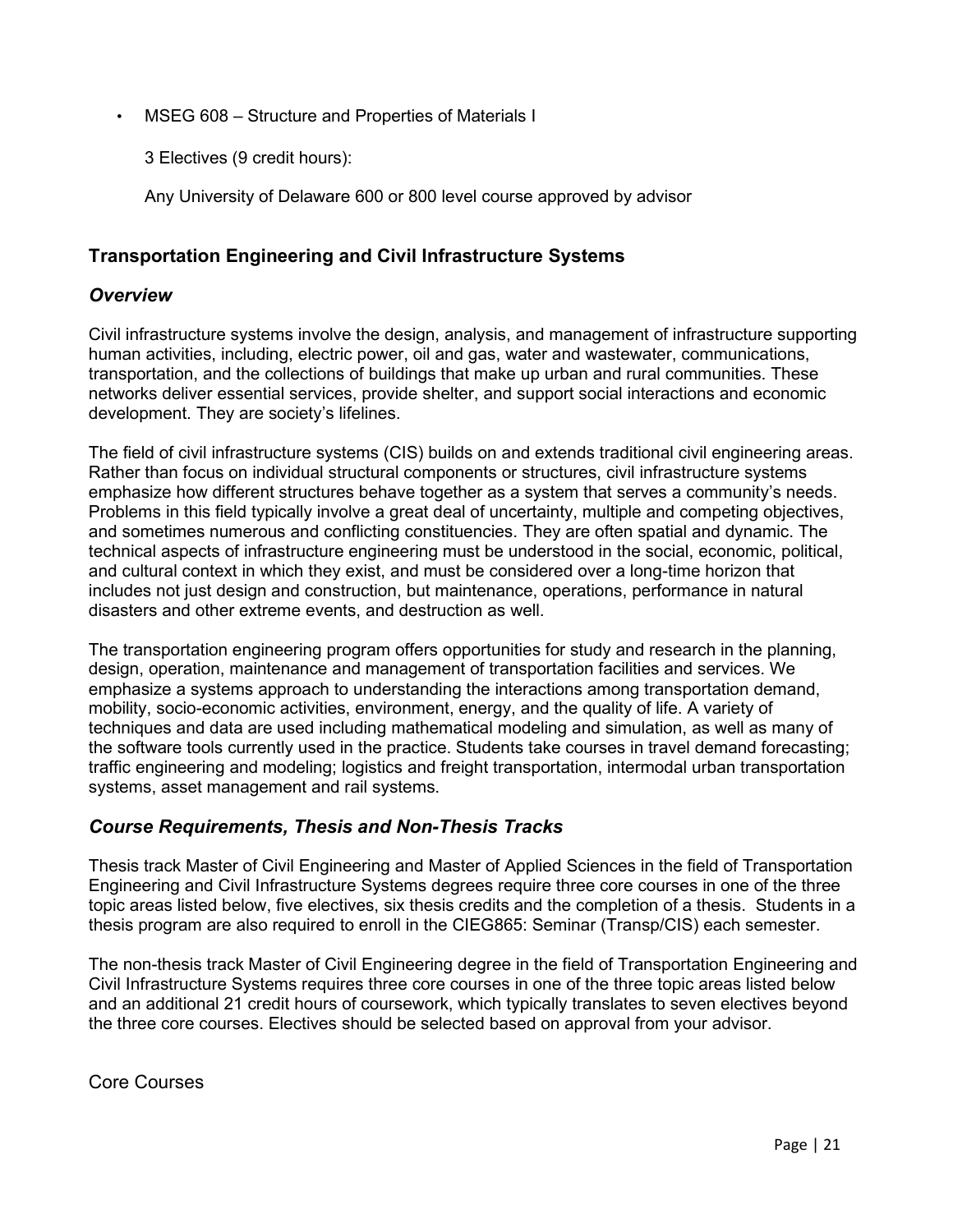| Topic<br>Area  | <b>Modeling Infrastructure</b><br>Systems<br>(3 of the 4 listed)             | <b>Physical Infrastructure</b><br><b>Systems</b>     | Transportation (3 of the 4<br>listed)                     |
|----------------|------------------------------------------------------------------------------|------------------------------------------------------|-----------------------------------------------------------|
|                | CIEG 641 - Risk Analysis                                                     | CIEG 601 - Introduction to<br>Finite Element Method* | CIEG 652 - Transportation<br>Facilities Planning & Design |
|                | CIEG 642 - Advanced Data<br>Analysis                                         | Two classes from Physical<br>Infrastructure Systems  | CIEG 653 - Roadway<br>Geometric Design                    |
| Core           | CIEG 655 - Civil Infrastructure<br>Systems*                                  | suggested electives.                                 | CIEG 654 - Urban<br><b>Transportation Planning</b>        |
| <b>Courses</b> | CIEG 659 - Optimization in<br>Design and Construction<br>orCIEG 646 - Convex |                                                      | CIEG 663 - Traffic Engineering<br>& Modeling              |
|                | Optimization                                                                 |                                                      |                                                           |
|                | or<br>CIEG 647 - Network<br>Optimization                                     |                                                      |                                                           |

#### Suggested Electives

Students pursuing any of the three topic areas of the Transportation Engineering and Civil Infrastructure Systems master's degrees may choose from any of the four categories of electives listed below. Electives are categorized into groups for informational purposes only.

#### *Physical Infrastructure Systems*

- CIEG 601 Introduction to Finite Element Method\*
- CIEG 608 Highway Bridge Engineering
- CIEG 611 Structural Dynamics Design
- CIEG 612 Advanced Mechanics of Materials
- CIEG 614 Railroad Geotechnical Engineering
- CIEG 617 Railroad Safety and Derailment Engineering
- CIEG 618 Introduction to Railroad Engineering\*
- CIEG 621 Foundation Engineering
- CIEG 642 Advanced Data Analysis
- CIEG 652 Transportation Facilities Planning & Design
- CIEG 653 Roadway Geometric Design\*\*
- CIEG 654 Urban Transportation Planning\*\*
- CIEG 655 Civil Infrastructure Systems
- CIEG 658 Pavement Analysis & Design
- CIEG 663 Traffic Engineering & Modeling\*\*
- CIEG 686 Engineering Project Management
- UAPP 611 Regional Watershed Management

#### *Modeling and Tools*

- BUAD 621 Decision Analytics and Visualization\*
- CIEG 642 Advance Data Analysis
- CIEG 675 MATLAB for Engineering Analysis
- GEOG 670 Geographic Information Systems\*\*
- GEOG 671 Advanced Geographic Information Systems
- MAST 663 Decision Tools for Policy Analysis
- STAT 601 Probability Theory for Operations Research
- STAT 602 Mathematical Statistics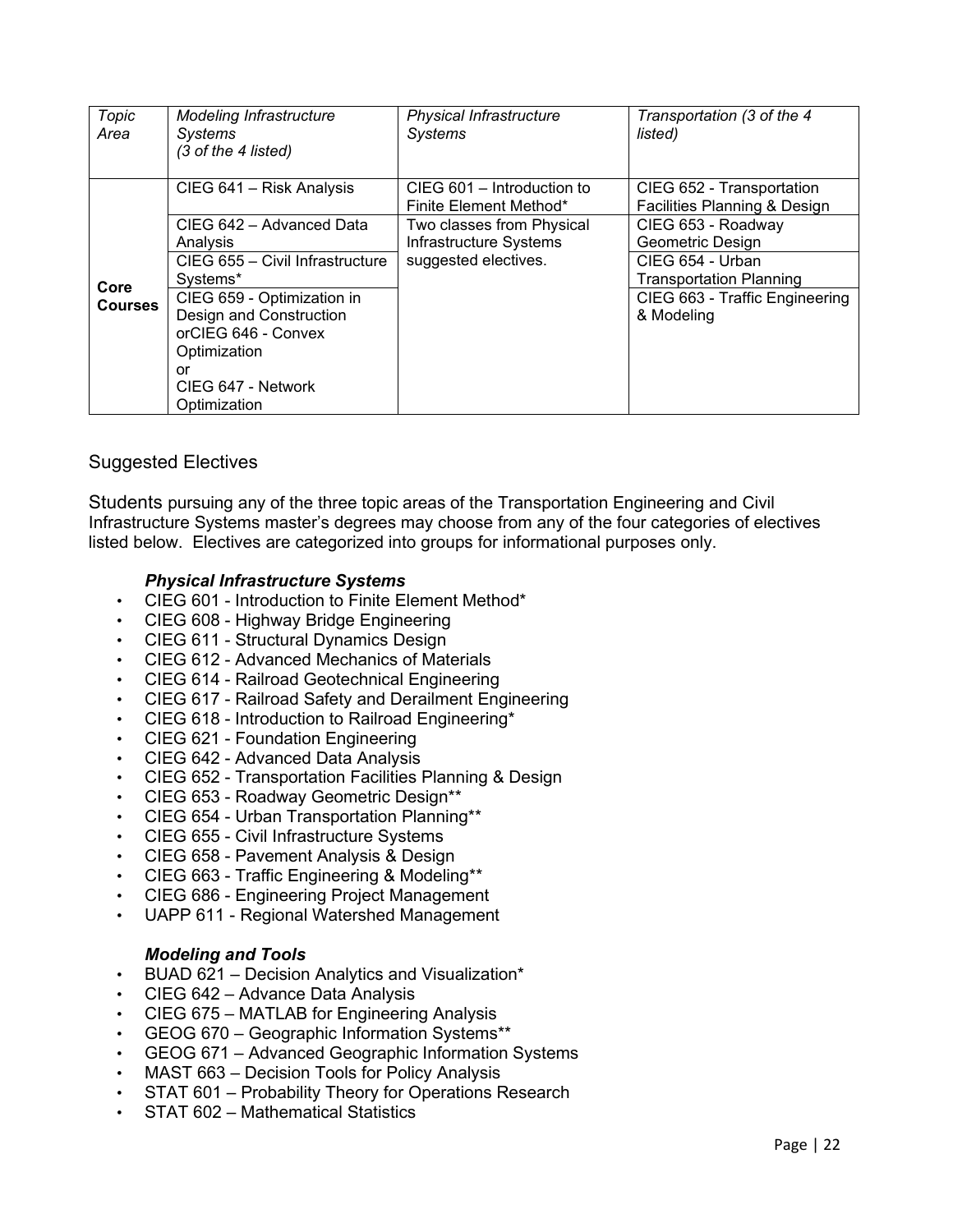- STAT 608 Statistical Research Methods\*
- STAT 609 Regression and Experimental Design<br>• STAT 611 Regression Analysis\*
- STAT 611 Regression Analysis\*
- UAPP 691 Quantitative Analysis in Public and Nonprofit Sectors\*\*

#### *Social Science and Policy Analysis*

- DISA 650 Overview of Disaster Science and Management
- DISA 670 Issues in Disaster Response
- ECON 811 Microeconomic Theory I
- ECON 812 Macroeconomic Theory I
- MAST 672 Benefit Cost Analysis
- UAPP 701 Public Policy
- UAPP 707 Public Policy Analysis

#### *Transportation*

- CIEG 617 Railroad Safety and Derailment Engineering
- CIEG 618 Introduction to Railroad Engineering
- CIEG 621 Foundation Engineering
- CIEG 641 Risk Analysis
- CIEG 642 Advance Data Analysis
- CIEG 646 Convex Optimization
- CIEG 647 Network Optimization
- CIEG 655 Civil Infrastructure Systems
- CIEG 657 Contemporary Topics in Transportation
- CIEG 658 Pavement Analysis & Design
- CIEG 659 Optimization in Design and Construction
- CIEG 686 Engineering Project Management
- ECON 811 Microeconomic Theory I
- ECON 812 Macroeconomic Theory I
- GEOG 670 Geographic Information Systems
- GEOG 671 Advanced Geographic Information Systems
- MAST 663 Decision Tools for Policy Analysis
- MAST 672 Cost Benefit Analysis
- STAT 601 Probability Theory for Operations Research and Statistics
- STAT 602 Mathematical Statistics
- STAT 608 Statistical Research Methods
- STAT 609 Regression and Experimental Design
- UAPP 701 Public Policy
- UAPP 707 Public Policy Analysis

**Note:** \*Online, \*\*Evening

#### Additional Courses

Students without any computer programming or Computer Science background should take CISC 106, CISC 181 or CISC 220. The College of Engineering also periodically offers courses in technical writing for graduate students. Students should strongly consider these courses when announcements are posted.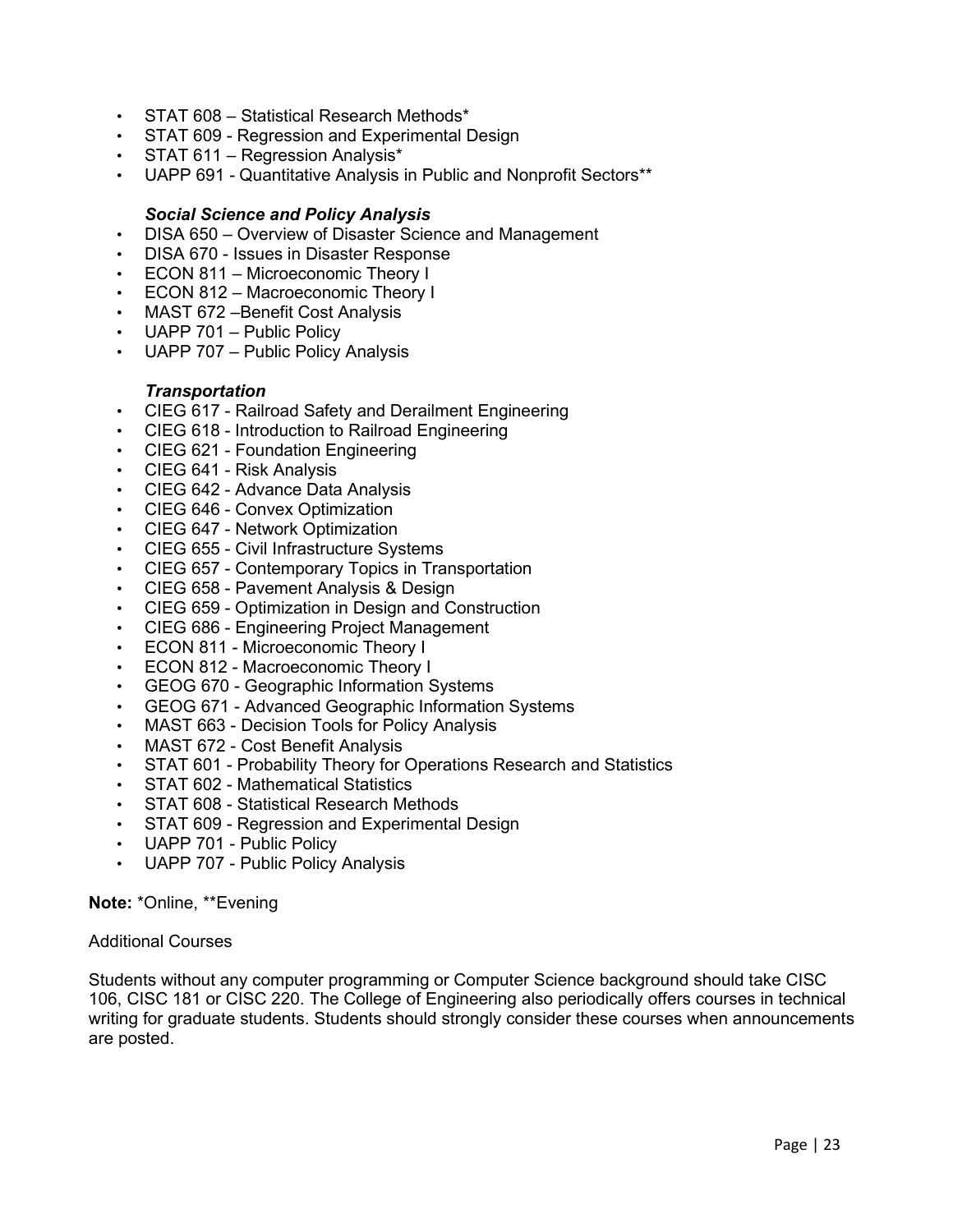## **Water Resources Engineering**

#### *Overview*

Water resources engineering involves the supply of surface and subsurface water to the public; control of hazards associated with water, e.g., flooding; and maintenance of the health of ecological systems. Because water pollution is often the primary driving force for the engineered control of water resources, graduate students typically take courses and conduct research within groups that also include environmental engineering students. Graduate coursework and research in the water resources engineering program is focused on the following areas:

- Groundwater Hydraulics
- Contaminant Movement in Soil and Groundwater
- Watershed Management
- Hydrology
- Water Quality Control

The water resources engineering program is designed not only for those with undergraduate degrees in Bioresources, Civil, Environmental, or Chemical Engineering, but also related non-engineering fields such as Geology, Environmental Science, and Soil Science.

#### *Course Requirements, Thesis and Non-Thesis Tracks*

Thesis track Master of Civil Engineering and Master of Applied Sciences in the field of Water Resources Engineering degrees require three core courses, one approved 600-level Math or Statistics course, four electives taken from a variety of fields, six thesis credits and the completion of a thesis. Students in a thesis program are also required to enroll in the CIEG865: Seminar each semester.

The non-thesis track Master of Civil Engineering requires a total of 30-credits of coursework, which typically translates to six electives beyond the four core courses. Electives should be selected based on approval from your advisor.

#### Core Courses

CIEG 630 – Water Quality Modeling CIEG 698 – Groundwater Flow and Contaminant Transport or GEOL 628 - Hydrogeology GEOG 632 – Environmental Hydrology

Other Required Courses

MATH/STAT – An approved 600-level course in Mathematics or Statistics

#### Suggested Electives

CIEG 645 - Industrial Ecology – The Science of Environmental Sustainability CIEG 667 – Research Methods and Topics in Soil/Water Systems: Science and Policy CIEG 668 - Principles of Water Quality Criteria CIEG 678 - Transport and Mixing Processes CIEG 679 - Sediment Transport Mechanics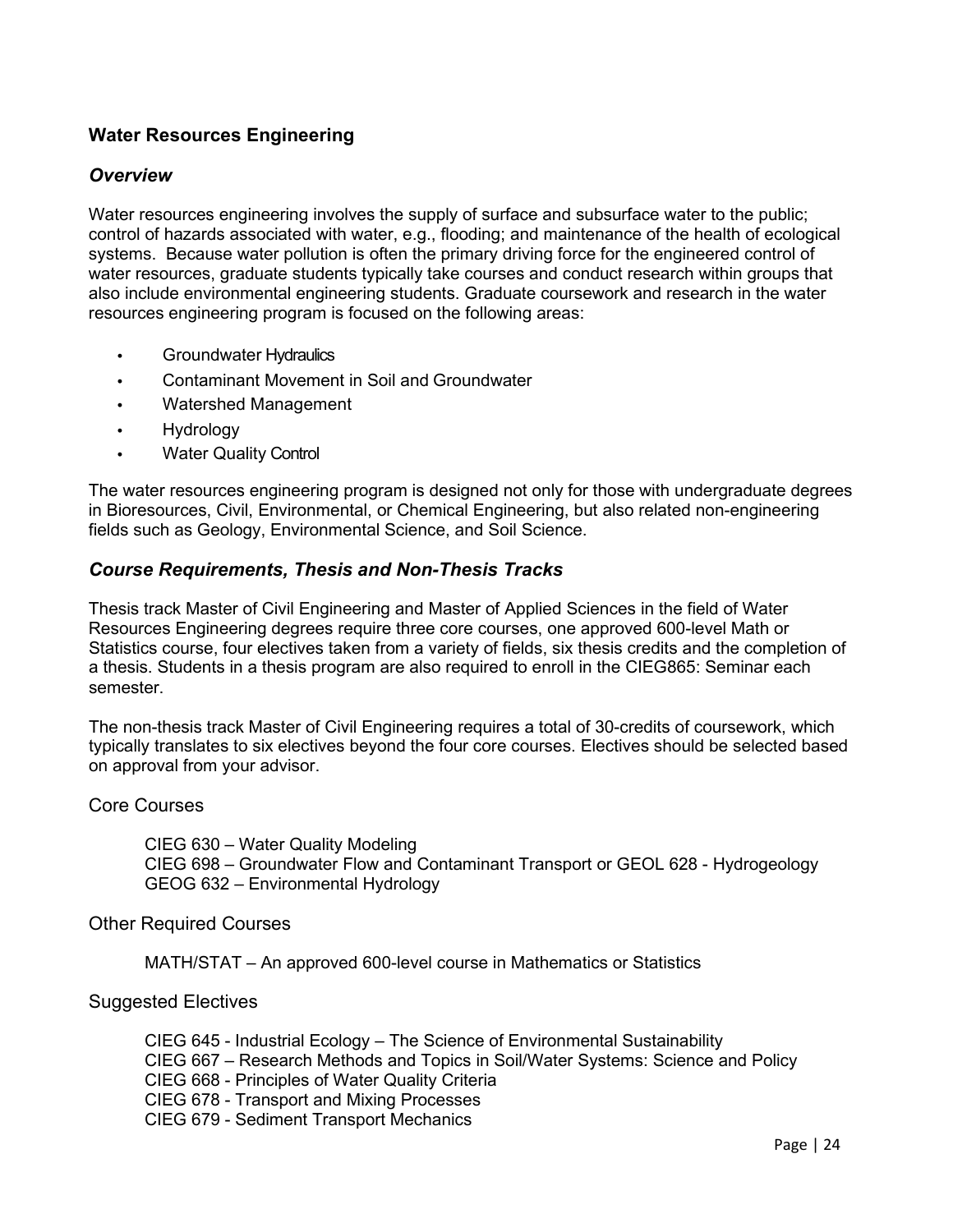CIEG 833 - Fate of Organic Pollutants in the Environment APEC 682 – Spatial Analysis of Natural Resources GEOG 656 – Hydroclimatology GEOG 657 – Climate Dynamics PLSC/BREG 603 – Soil Physics PLSC 621 – Nonpoint Source Pollution PLSC 643 – Watershed Hydrochemistry UAPP/APEC 611 – Regional Watershed Management UAPP 628 – Issues in Land Use & Environmental Planning

In addition, classes from other departments can be selected in consultation with your advisor. These include graduate-level courses offered by Geography, Geology, Mathematics, Mechanical Engineering, Marine Studies, Plant and Soil Sciences, or Urban Affairs and Public Policy.

## **X. 4+1 Bachelor's/Master's Degree Programs (BCE/MCE, BENE/MCE)**

#### **Eligibility**

The program is limited to UD undergraduates pursuing the BCEor BENE degree, with a minimum cumulative grade point average of 3.25 at the time of application. Students must have completed at least 90 credits toward the undergraduate degree before they can be enrolled in the program. As a result, it is typical that students begin working towards their Master's degree as a senior and complete the non-thesis master's degree in as little as one year. Students may also consider a thesis-based Master's degree, but degree completion is typically longer than one year. Students choosing this option are eligible for research assistantship opportunities Only full-time students are eligible to apply to the 4+1 program.

#### Admission Requirements

Students apply to the program in the spring semester of their junior year, or when they have completed 75 credits toward the undergraduate degree. Students must meet all of the requirements for admission to the regular graduate program.

#### Program Requirements

- Students must fulfill all of the requirements for the Master of Civil Engineering degree.
- Students may choose the thesis or non-thesis track, although it is more typical that students will pursue and receive a non-thesis track degree. Thesis-track degrees will likely require more time to complete due to the thesis requirements.
- Up to 6 credits of graduate course work (600 level and above) taken while a senior, may be "dual- counted" towards the Bachelor's and the Master's degrees. The dual-counted courses must be established classes in civil or environmental engineering. Independent study or researchcannot be dual-counted. The dual-counted courses must be taken as technical electives for the undergraduate degree. Grade requirements for the master's degree do apply.
- Additional graduate-level courses taken while a senior, beyond the two dual-counted courses, may be transferred toward the master's degree as long as it is not used toward the completion of the undergraduate degree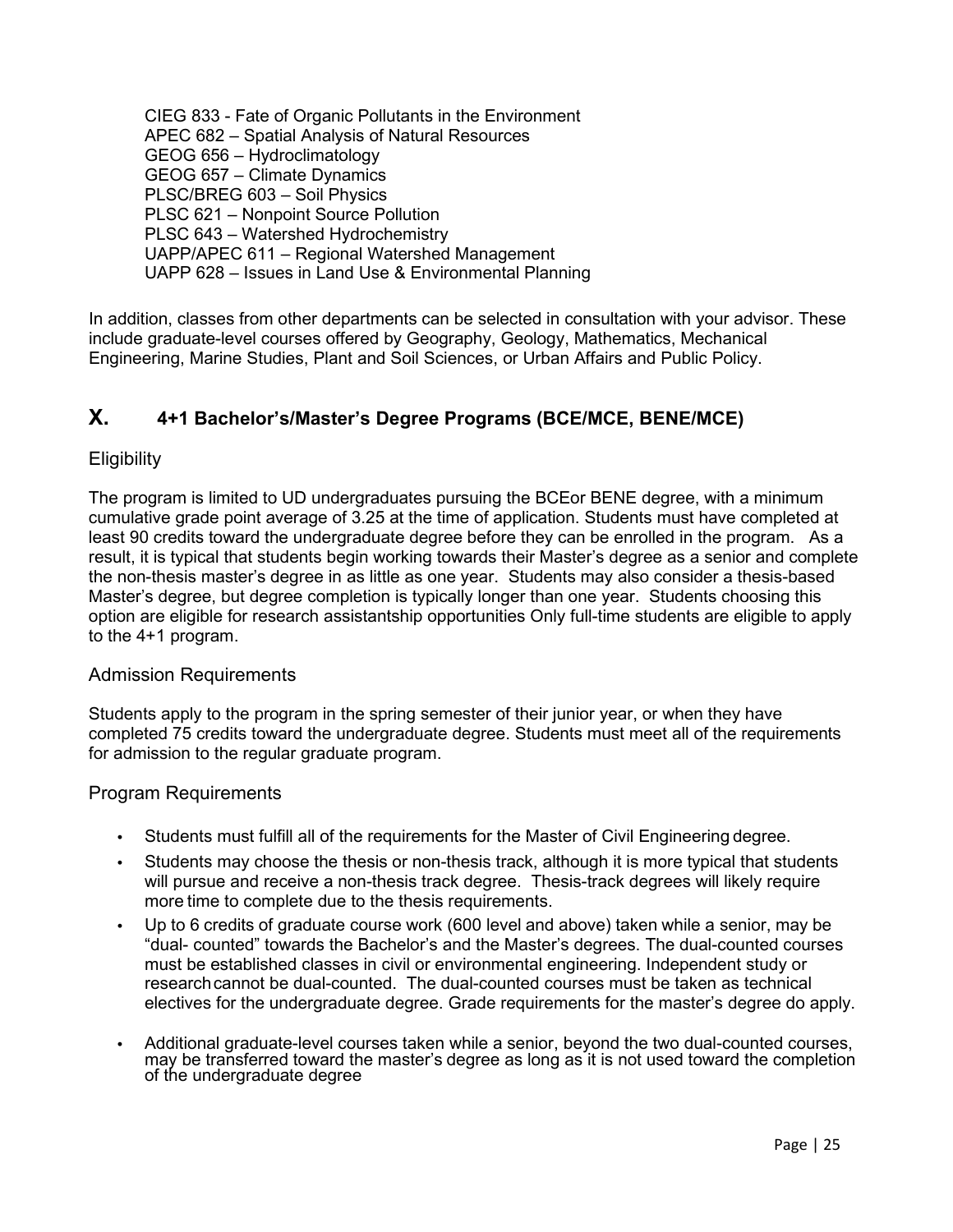Before enrolling in any graduate-level courses, students must meet with their academic advisor for course approval and to complete the Graduate Course Approval Form.

# **XI. Graduate Certificate Requirements**

In addition to the above degree programs, the Department offers the following Graduate Certificate Program:

## **Graduate Certificate in Railroad Engineering**

Requirements for Admission:

Certificates are available to matriculated and non-matriculated students. Matriculated graduate students in civil or mechanical engineering are eligible to pursue the Graduate Certificate in Railroad Engineering by completing the [Graduate Certificate Enrollment Request Form.](https://www.udel.edu/content/dam/udelImages/grad-college/graduate-college-pdfs/gradcertificate-enrollment.pdf) Interested students should discuss this option with their faculty advisor.

Admission and enrollment in the Graduate Certificate in Railroad Engineering program by those who are not already matriculated in a graduate engineering degree program requires the submission of a [graduate application.](https://www.udel.edu/academics/colleges/grad/prospective-students/grad-admissions/) GREs are not required for certificate program admission. The prospective student is required to submit a copy of his/her undergraduate transcript for review to ensure the necessary technical course background for success in the graduate railroad engineering courses. Those who hold an undergraduate degree in civil or mechanical engineering should meet the criteria.

Course Requirements: 3 courses with a total of 9 credits.

**Required Core Courses:** Two courses, selected from the following:

- [CIEG 614 Railroad Geotechnical Engineering \(3cr.\)](https://catalog.udel.edu/preview_program.php?catoid=30&poid=21543&returnto=3830) (Spring)
- [CIEG 617 Introduction to Railroad Safety and Derailment Engineering \(3cr.\)](https://catalog.udel.edu/preview_program.php?catoid=30&poid=21543&returnto=3830) (Spring)
- [CIEG 618 Railroad Engineering \(3cr.\)](https://catalog.udel.edu/preview_program.php?catoid=30&poid=21543&returnto=3830) (Fall)

Note: Any of the courses currently listed or added later to the list of core course options, that are not used to fulfill the required core may be used as an elective course.

**Elective Options:** One course from the following CIEG courses. Also see the note above.

- [CIEG 608 Highway Bridge Engineering](https://catalog.udel.edu/preview_program.php?catoid=30&poid=21543&returnto=3830) (3cr.)
- [CIEG 626 Soil Behavior \(3cr.\)](https://catalog.udel.edu/preview_program.php?catoid=30&poid=21543&returnto=3830)

Note: Additional course options may be added as approved by the CIEG graduate committee.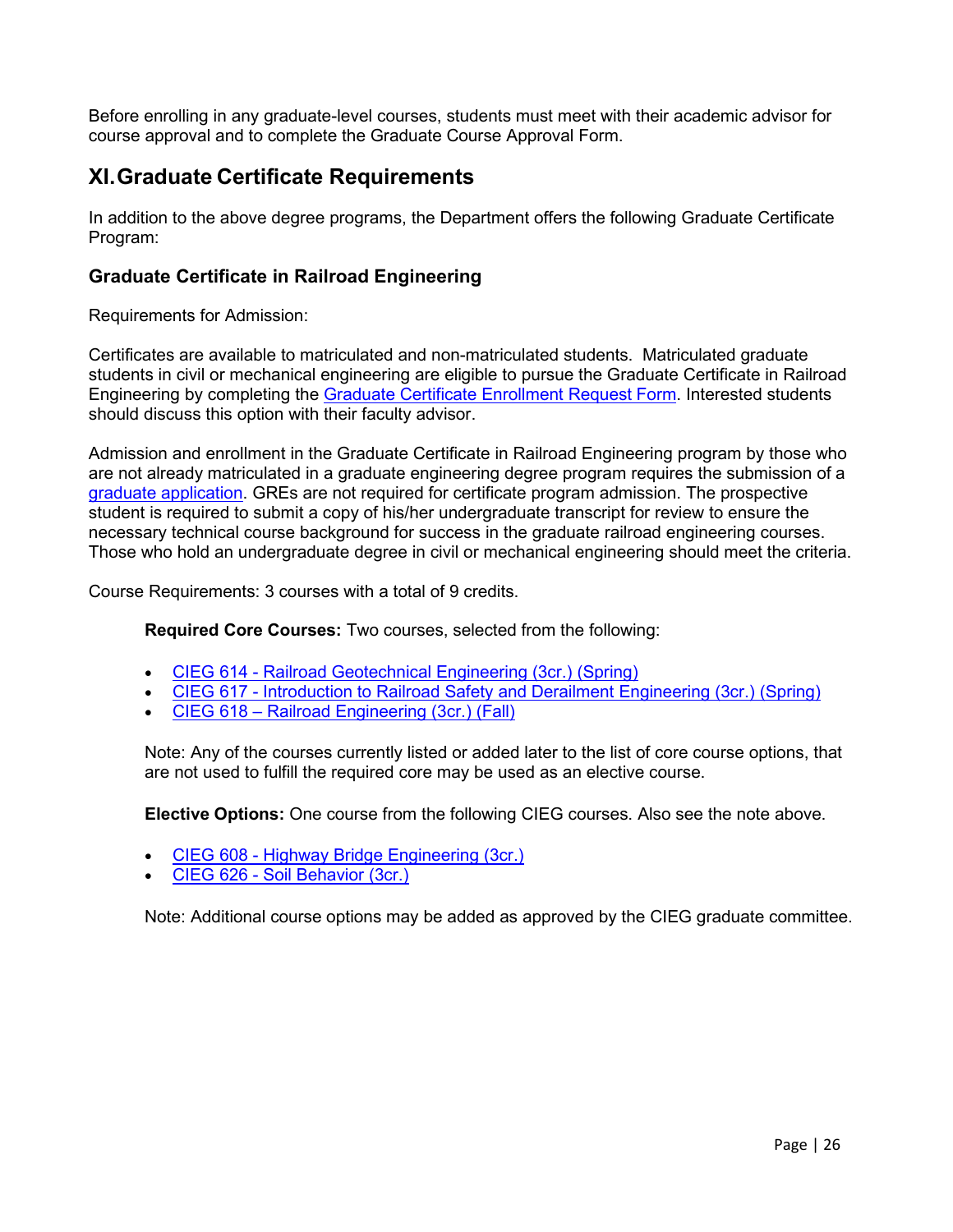# **Appendix 1. Plan of Study Templates**

Table A1 provides possible timelines for the completion of each degree program. These are offered as examples for schedules complying with necessary degree requirements, but individual circumstances may result in differing timelines. For example, it is common for MCE and MAS students to graduate in the summer of their second year.

#### **Table A1: Plan of Study Templates**

|          |                             |                            | <b>Degree Program</b>                                                 |                                                            |
|----------|-----------------------------|----------------------------|-----------------------------------------------------------------------|------------------------------------------------------------|
|          |                             | MCE (non-thesis<br>option) | MAS or MCE (thesis<br>option)                                         | Ph.D. Students                                             |
|          | Prior to matriculation      |                            | Choose advisor and<br>research topic                                  | Choose advisor and<br>research topic                       |
|          | Fall - Year 1               | 2-3 courses                | 2-3 courses                                                           | Course work                                                |
|          |                             |                            | <b>Complete Responsible</b><br><b>Conduct of Research</b><br>Workshop | Complete<br>Responsible<br>Conduct of<br>Research Workshop |
|          |                             |                            | Begin research                                                        | Begin research                                             |
|          | Spring - Year 1             | 2-3 courses                | 2-3 courses                                                           | Course work                                                |
|          |                             |                            | Form thesis committee                                                 | Form (partial)<br>doctoral committee                       |
|          |                             |                            | Continue research                                                     | Continue research                                          |
|          | Summer - Year 1             |                            | <b>Complete thesis plan</b><br>(10 mth)                               | Take prelim exam<br>$(12 \text{ mth})$                     |
| Timeline |                             |                            | Receive approval of<br>thesis plan (12 mth)                           | Continue research                                          |
|          |                             |                            | Continue research                                                     |                                                            |
|          | Fall - Year 2               | 2-3 courses                | 1-2 courses                                                           | Course work                                                |
|          |                             |                            | Continue research                                                     | Continue research                                          |
|          | Spring / Summer -<br>Year 2 | 2-3 courses                | Complete research                                                     | Course work                                                |
|          |                             |                            | Complete course work                                                  | Continue research                                          |
|          |                             |                            | <b>Complete and defend</b><br>thesis                                  |                                                            |
|          | Year <sub>3</sub>           |                            |                                                                       | Form full doctoral<br>committee                            |
|          |                             |                            |                                                                       | Complete qualifying<br>exam (36 mth)                       |
|          |                             |                            |                                                                       | Continue research                                          |